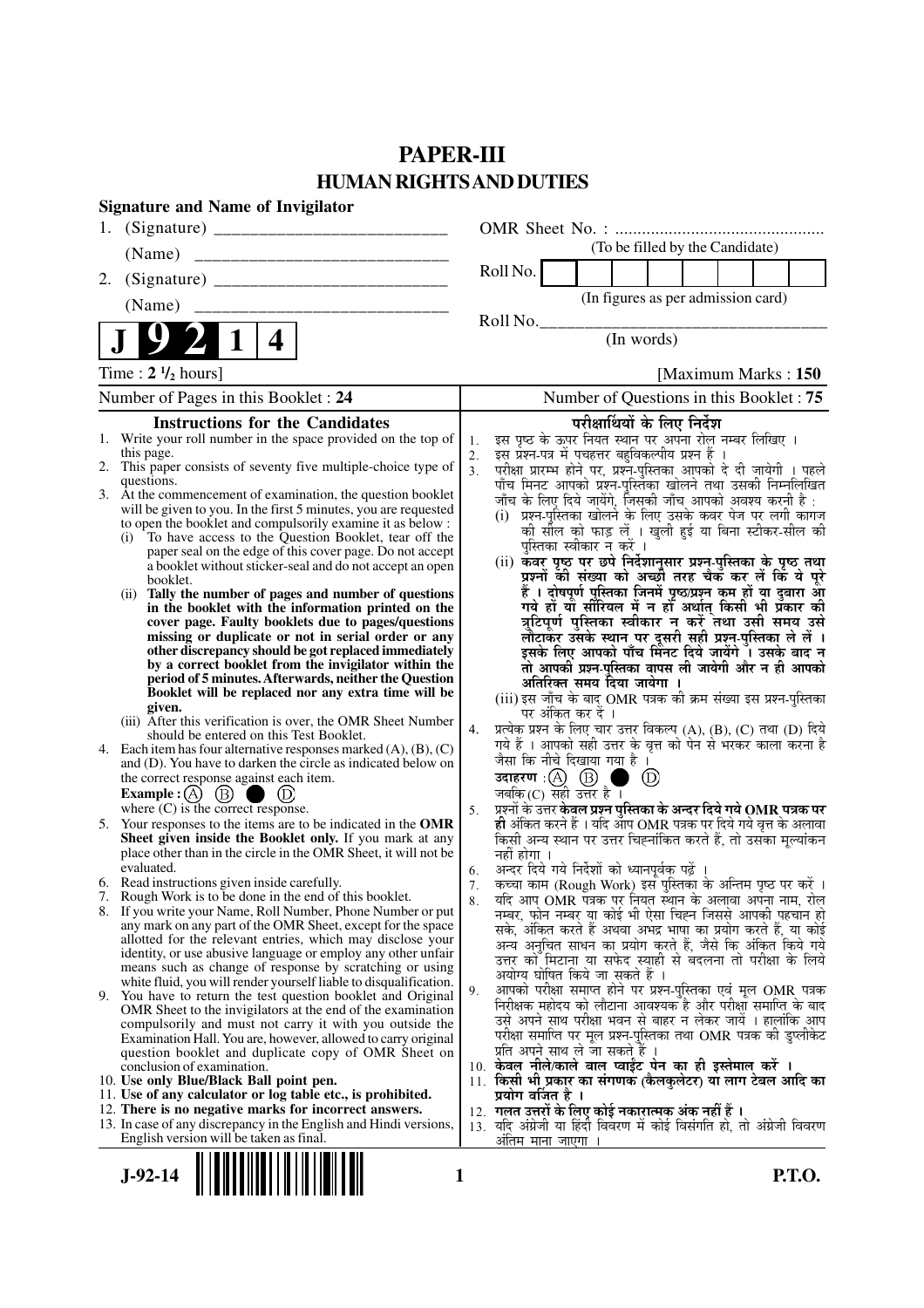### **HUMAN RIGHTS AND DUTIES Paper – III**

**Note :** This paper contains **seventy five (75)** objective type questions of **two (2)** marks each. **All** questions are compulsory.

- **1.** Who among the following represents natural right and liberal perspective of justice and human rights and duties ?
	- (A) Locke
	- (B) Gramci
	- (C) Rosa Luxemburg
	- (D) Hobbes
- **2.** According to feminist perspective which form of society is in favour of gender equality ?
	- (A) Patriarchal
	- (B) Matriarchal
	- (C) Communist
	- (D) Independent and interdependent individualistic
- **3.** Gandhian perspective favours which of the following social order to achieve social justice ?
	- (A) Socialist
	- (B) Capitalist
	- (C) Mixed Economy
	- (D) Swaraj and Trusteeship of property
- **4.** Phule represents which of the following approaches to human rights and duties ?
	- (A) Gandhian perspective
	- (B) Socialist perspective
	- (C) Dalit perspective
	- (D) Liberal perspective
- **5.** Who among the following propounded the approach of development as freedom ?
	- (A) Ambedkar
	- (B) Amartya Sen
	- (C) Manmohan Singh
	- (D) Mao Tse Dong

## Paper-III 2 J-92-14

- **6.** Right to dissent against the Majoritarian government based on principles was emphasized by whom ? (A) Plato
	-
	- (B) Bentham
	- (C) John Rawls
	- (D) Ronald Dworkin
- **7.** In which year was the National Human Rights Commission was established ?
	- (A) 1951 (B) 1990 (C) 1993 (D) 1986
- **8.** Which theory is the maximum supportive of human rights ?
	- (A) Positive (B) Natural
	- (C) Historical (D) Marxian
- **9.** Which one of the following is not a basic concept favouring human right ?
	- (A) Fraternity
	- (B) Dharma
	- (C) Civil liberty
	- (D) Counter revolution
- **10.** Which one of the following is a correct statement ?
	- (A) Human rights are only those granted by the State.
	- (B) Human rights are only those granted by the Constitution.
	- (C) Human rights are those which are inherent in every human being.
	- (D) Human rights are merely weak moral rights which can not be enforced by law.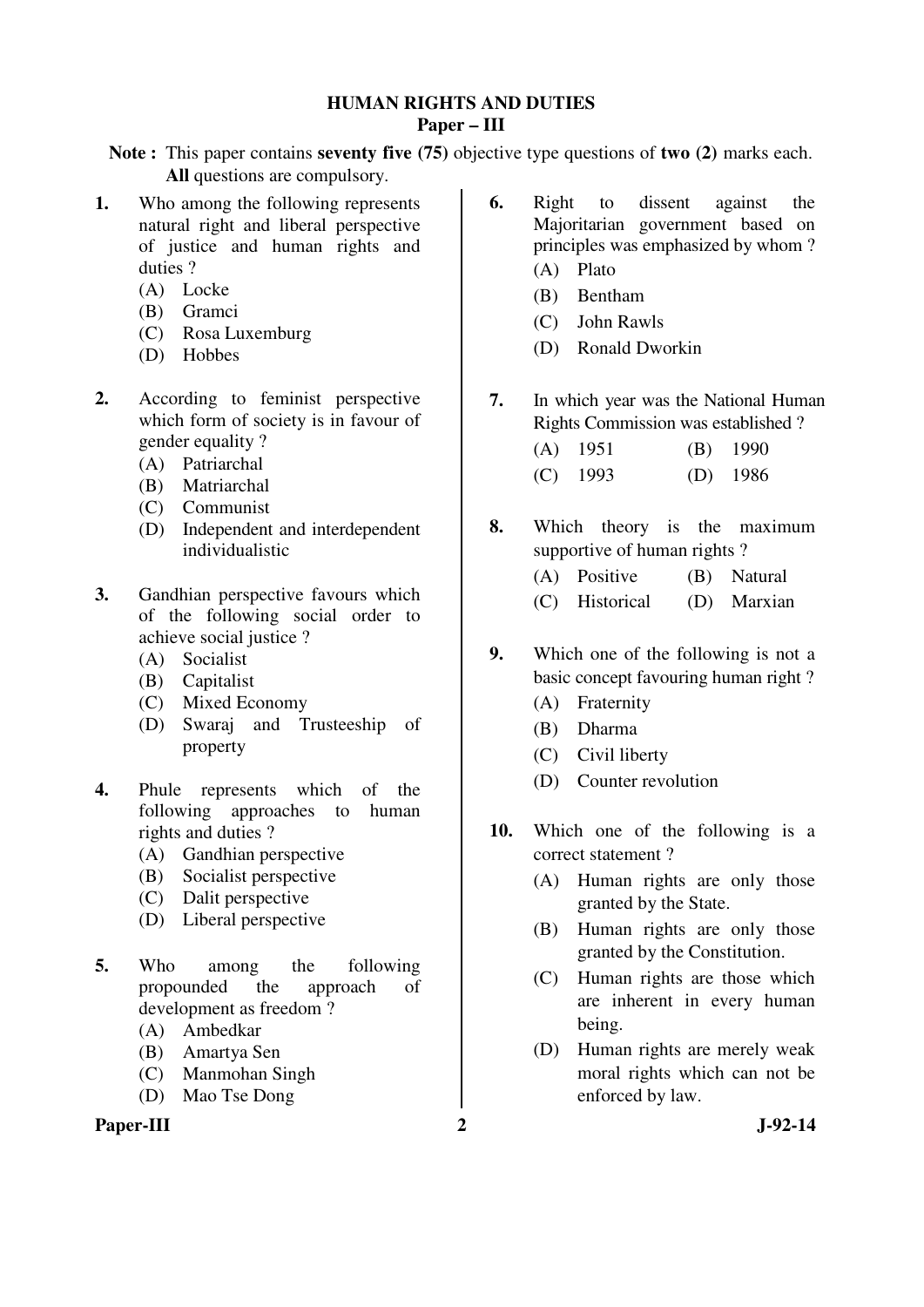## मानवाधिकार एवं कर्तव्य

## ¯ÖÏ¿®Ö¯Ö¡Ö **– III**

सूचना: इस प्रश्नपत्र में पचहत्तर (75) बहु-विकल्पीय प्रश्न हैं । प्रत्येक प्रश्न के दो (2) अंक हैं । सभी प्रश्न अनिवार्य हैं ।

- 1. निम्नलिखित में से कौन नैसर्गिक अधिकार तथा <u>न्याय और मानवाधिकारों तथा कर्त्तव्यों के उदार</u> परिप्रेक्ष्यों का प्रतिनिधित्व करते हैं ?
	- $(A)$  लॉक
	- $(B)$  ग्राम्सी
	- (C) रोजा लक्समबर्ग
	- (D) हाब्स
- 2. नारीवादी परिप्रेक्ष्य के अनुसार समाज का कौन सा प्रकार जेंडर समानता के पक्ष में है ?
	- (A) पितृसत्तात्मक
	- (B) मातसत्तात्मक
	- $(C)$  साम्यवादी
	- (D) स्वतंत्र तथा अंत: निर्भर व्यष्टिवादी
- **3.** सामाजिक न्याय प्राप्त करने के लिए गांधीवादी परिप्रेक्ष्य निम्नलिखित में से किस सामाजिक व्यवस्था का पक्ष लेता है ?
	- $(A)$  समाजवादी
	- (B) पॅजीवादी
	- (C) मिश्रित अर्थव्यवस्था
	- (D) स्वराज्य तथा सम्पत्ति की न्यासिता
- 4. मानवाधिकार और कर्त्तव्यों के निम्नलिखित उपगमों में से फूले किसका प्रतिनिधित्व करते हें ?
	- $(A)$  गांधीवादी परिप्रेक्ष्य
	- (B) समाजवादी परिप्रेक्ष्य
	- (C) दलित परिप्रेक्ष्य
	- (D) उदार परिप्रेक्ष्य
- 5. स्वतंत्रता के रूप में विकास का उपागम किसने प्रतिपादित किया है ?
	- (A) अम्बेडकर
	- (B) अमर्त्य सेन
	- (C) मनमोहन सिंह
	- (D) माओ से डाँग

- **6.** सिद्धान्तों पर आधारित बहुसंख्यकीय सरकार के <u>विरुद्ध असहमति के अधिकार पर किसने जोर</u> दिया है ?
	- $(A)$  प्लेटो
	- $(B)$  बेन्थम
	- (C) जॉन रॉल्स
	- (D) रोनाल्ड डवॉर्किन
- 7. राष्ट्रीय मानवाधिकार आयोग किस वर्ष में स्थापित किया गया था ?
	- (A) 1951 (B) 1990
	- (C) 1993 (D) 1986
- **8.** कौन सा सिद्धान्त मानवाधिकारों का अधिकतम समर्थक है ?
	- (A) सकारात्मक (पोज़ीटिव)
	- $(B)$  नैसर्गिक
	- $(C)$  ऐतिहासिक
	- (D) मार्क्सवादी
- 9. निम्नलिखित में से कौन सा मूलभूत संप्रत्यय मानवाधिकार का पक्ष लेने वाला नहीं है ?
	- $(A)$  भाईचारा
	- $(B)$  धर्म
	- $(C)$  सिविल स्वतंत्रता
	- (D) प्रति क्रान्ति
- 10. निम्नलिखित में से कौन सा कथन सही है ?
	- $(A)$  मानवाधिकार केवल वो ही हैं जो राज्य द्वारा अनुदत्त हैं ।
	- $(B)$  मानवाधिकार केवल वो ही हैं जो संविधान द्वारा अनुदत्त हैं ।
	- $(C)$  मानवाधिकार वो हैं जो प्रत्येक मानव में स्वसमाहित है ।
	- (D) मानवाधिकार मात्र कमज़ोर नैतिक अधिकार हैं जो विधि द्रारा प्रवर्तित नहीं किए जा सकते हैं ।

**J-92-14 3 Paper-III**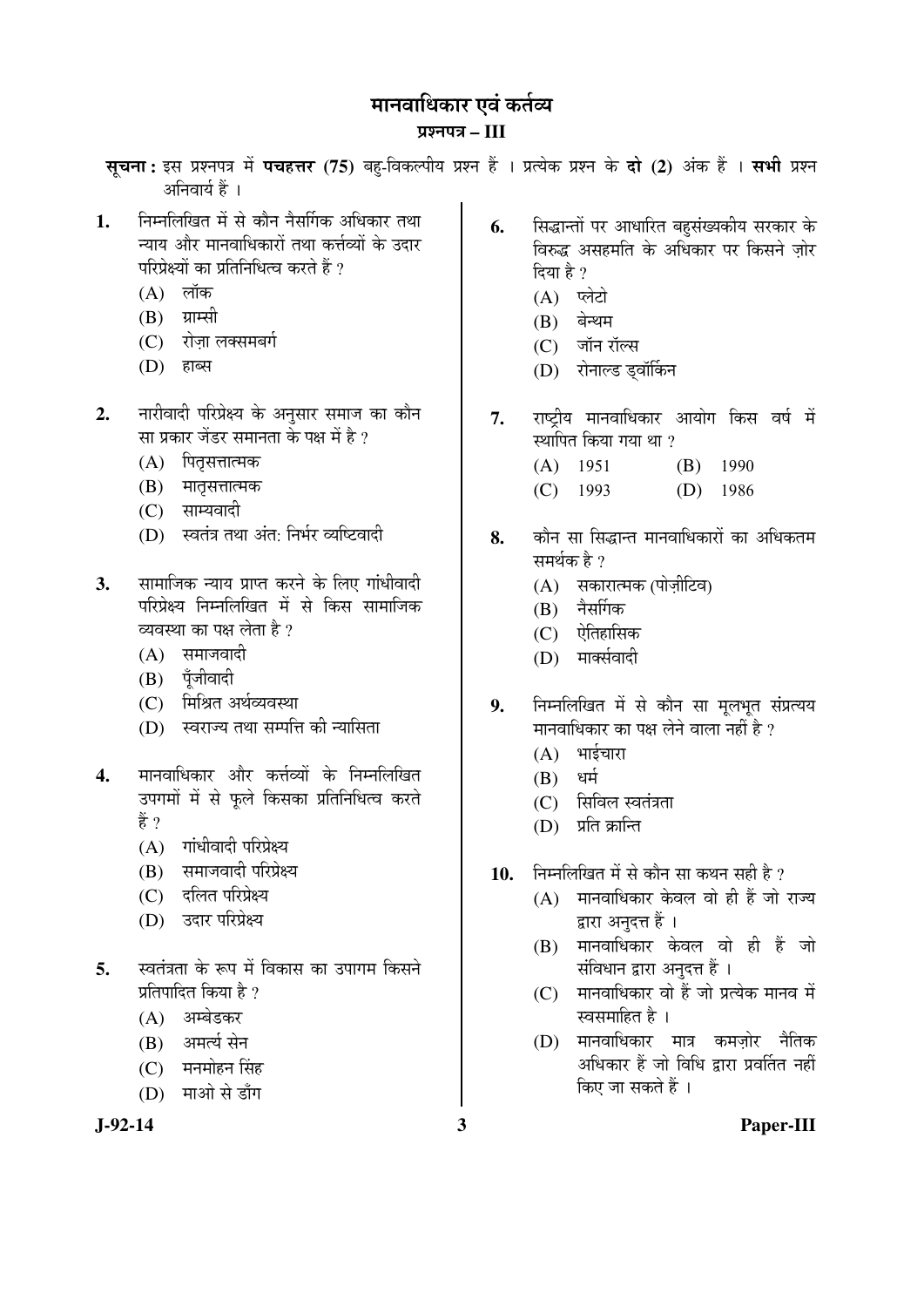- **11.** Freedom of conscience and religion under Article 25 of the Constitution is not subject to which of the following ?
	- (A) Public order
	- (B) Law and order
	- (C) Morality
	- (D) Health
- **12.** Children below the age of fourteen can be employed in which of the following instances ?
	- (A) To work in any large factory.
	- (B) To work in any mine.
	- (C) To work in hotel kitchen not affecting his education.
	- (D) To work in family agriculture and cattle farming.
- **13.** Which of the following statements is correct under the Constitution of India ?
	- (A) Right to freedom of speech is available to all persons.
	- (B) Protection in respect of conviction of offences is available only to citizens of India.
	- (C) Right to education free and compulsory is available to all children.
	- (D) Fundamental duties are addressed to all citizens of India.
- **14.** Which one of the following is not a fundamental principle on which I.L.O. is based ?
	- (A) Labour is not a commodity.
	- (B) Freedom of expression and association are essential to sustained growth.
	- (C) Poverty anywhere constitutes a danger to prosperity everywhere.
	- (D) Everyone has the right to own property alone as well as in association with others.
- **15.** Which of the following is not punishable under convention on the prevention and punishment of the crime of genocide ?
	- (A) Conspiracy to commit genocide
	- (B) Attempt to commit genocide
	- (C) Complicity in genocide
	- (D) None of the above
- **16.** The authority to issue writs for the enforcement of Fundamental Rights in India is vested with
	- (A) All the Courts in India
	- (B) The Supreme Court and High Courts
	- (C) Human Rights Commission
	- (D) The Parliament
- **17.** Right to Education has been included as a Fundamental Right under which category of Rights ?
	- (A) Cultural and Educational Rights
	- (B) Right against Exploitation
	- (C) Right to life and personal liberty
	- (D) Freedom of speech and expression
- **18.** Which of the following is immune from the writ of Mandamus ?
	- (A) Chief Election Commissioner
	- (B) Chief Minister
	- (C) Chief of Armed Forces
	- (D) Governor of a State
- **19.** In which case the Supreme Court held that sexual harassment in the workplace is a violation of Articles 15 and 21 of the Constitution and gave directions on the subject to the state to frame guidelines ?
	- (A) Nisha Priya Bhatia Vs. Union of India
	- (B) Railway Board Vs. Chandrima Dass
	- (C) Apparel Export Promotion Council Vs. A.K. Chopra
	- (D) Vishaka Vs. State of Rajasthan

Paper-III **4** J-92-14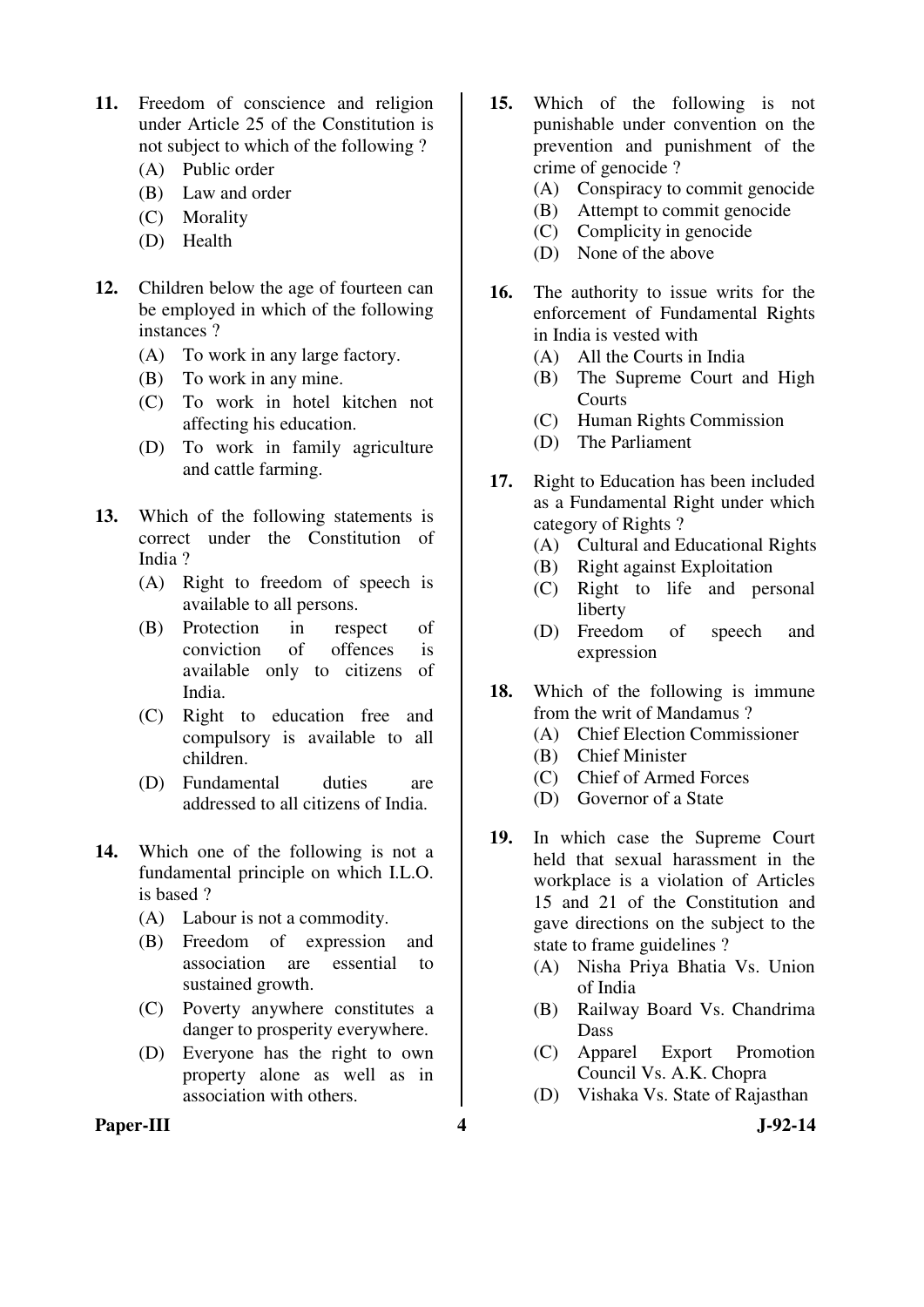- 11. संविधान के अनुच्छेद-25 के अन्तर्गत चेतना या आत्मा और धर्म की स्वतंत्रता निम्नलिखित में से किसके अधीन नहीं है  $\overline{v}$ 
	- $(A)$  लोक आदेश
	- $(B)$  विधि तथा आदेश
	- (C) नैतिकता
	- (D) स्वास्थ्य
- 12. चौदह वर्ष से कम आयु के बच्चे निम्नलिखित में से किस दृष्टान्त में नियोजित किए जा सकते हैं ?
	- $(A)$  किसी बड़ी फैक्टरी में काम करने के  $\hat{b}$ लाग $\hat{a}$  ।
	- (B) किसी खदान में काम करने के लिए ।
	- $(C)$  होटल की रसोई में काम करने के लिए <u>जो कि उसकी शिक्षा को प्रभावित नहीं</u> करेगी ।
	- (D) पारिवारिक कृषि एवं पशुपालन में काम करने के लिए ।
- 13. भारत के संविधान के अन्तर्गत निम्नलिखित में से कौन सा कथन सही है ?
	- $(A)$  बोलने की स्वतंत्रता का अधिकार सभी व्यक्तियों को उपलब्ध है ।
	- (B) अपराधों की दोषसिद्धि के सम्बन्ध में संरक्षण केवल भारत के नागरिकों को उपलब्ध है ।
	- (C) नि:शुल्क एवं अनिवार्य शिक्षा का अधिकार समस्त बच्चों को उपलब्ध है ।
	- $(D)$  मौलिक कर्त्तव्य भारत के सभी नागरिकों को सम्बोधित किए जाते हैं ।
- 14. निम्नलिखित में से कौन सा एक मौलिक सिद्धान्त नहीं है जिस पर आइ.एल.ओ. आधारित है ?
	- (A) श्रम वस्तु नहीं है ।
	- (B) अभिव्यक्ति तथा संघ बनाने की स्वतंत्रता अनवरत संवृद्धि के लिए अनिवार्य है ।
	- $(C)$  किसी भी स्थान में निर्धनता सभी स्थानों में समुद्धि के लिए खतरा है ।
	- (D) प्रत्येक व्यक्ति को अकेले और दुसरों के सहयोग में सम्पत्ति पर स्वामित्व रखने का अधिकार है ।
- 15. जनसंहार के अपराध की रोकथाम तथा दंड पर अभिसमय के अन्तर्गत निम्नलिखित में से कौन सा दंडनीय नहीं है ?
	- (A) जनसंहार करने का षड्यंत्र
	- (B) जनसंहार करने का प्रयास
	- (C) जनसंहार में सहापराधिता
	- (D) उपर्युक्त में से कोई नहीं
- 16. भारत में मौलिक अधिकारों के प्रवर्तन के लिए रिट जारी करने का अधिकार किसके पास है ?
	- $(A)$  भारत में सभी न्यायालय
	- $(B)$  सर्वोच्च न्यायालय तथा उच्च न्यायालय
	- $(C)$  मानवाधिकार आयोग
	- $(D)$  संसद
- 17. शिक्षा के अधिकार को मौलिक अधिकार के रूप में अधिकारों के किस वर्ग में समाविष्ट किया गया है  $\gamma$ 
	- $(A)$  सांस्कृतिक तथा शैक्षिक अधिकार
	- (B) शोषण के विरुद्ध अधिकार
	- $(C)$  जीवन का और वैयक्तिक स्वतंत्रता का आधिकार
	- (D) बोलने तथा अभिव्यक्ति का अधिकार
- 18. मेंडमस रिट (परमादेश रिट) से निम्नलिखित में से कौन प्रभावमुक्त है ?
	- (A) मुख्य चुनाव आयुक्त
	- $(B)$  मुख्य मंत्री
	- $(C)$  सशस्त्र सेना का सर्वोच्च
	- (D) राज्य का राज्यपाल
- 19. सर्वोच्च न्यायालय ने किस मामले में यह माना कि कार्यस्थल में यौन छेड़छाड संविधान के अनुच्छेदों 15 और 21 का उल्लंघन है और इस विषय पर राज्य को दिशानिर्देश तैयार करने के निर्देश दिए $\,$  ?
	- $(A)$  निशा प्रिया भाटिया बनाम भारत संघ
	- (B) रेलवे बोर्ड बनाम चन्द्रिमा दास
	- (C) परिधान निर्यात संवर्धन परिषद् बनाम ए.के. चोपडा
	- (D) विशाखा बनाम राजस्थान राज्य

### **J-92-14 5 Paper-III**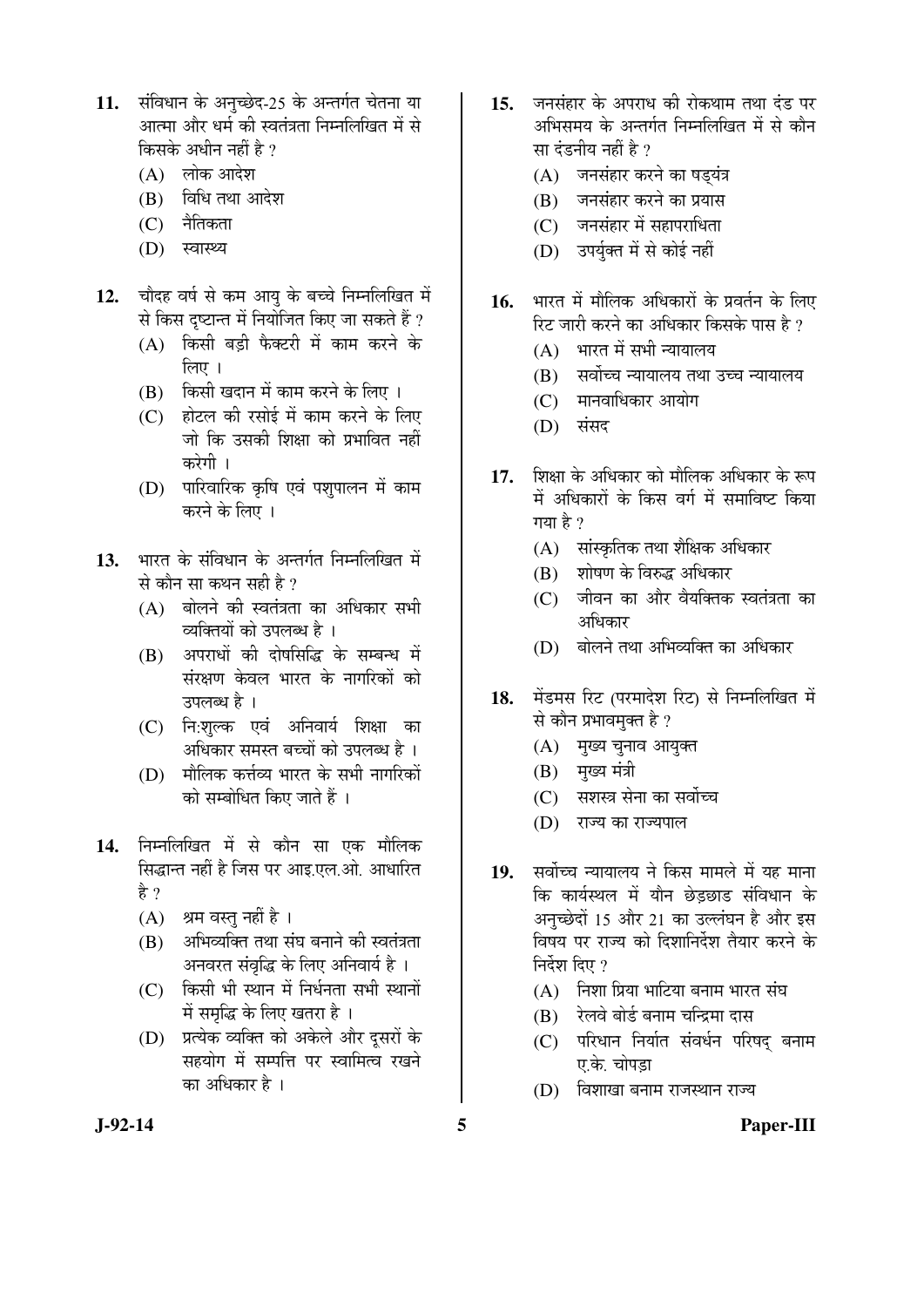- **20.** In accordance with provisions of International covenant on economic, social and cultural rights, states are not obliged to recognize Individual Rights in whch of the following ?
	- (A) To have equal share in means of production.
	- (B) To take part in cultural life.
	- (C) To enjoy the benefits of scientific progress and its application.
	- (D) To have protection of benefits from any scientific, literary or artistic production of which he is the author.
- **21.** "Liberty and right are synonyms. In liberty, the leading idea is the absene of restraints whereas in case of right, protection of it is the predominant consideration". Who said this statement ?
	- (A) Salmond
	- (B) Bentham
	- (C) Pound, Roscoe
	- (D) Austin
- **22.** "Now the Law of Nature is so unalterable, that it cannot be changed even by God himself. For although the power of God is infinite, yet there are some things, to which it does not extend… Thus two and two must make four, nor is it possible otherwise, nor again, can what is really evil not be evil." Who said this ?
	- (A) Kant
	- (B) Hobbes
	- (C) Hugo Grotius
	- (D) Thomas Aquinas

#### **Paper-III 6** J-92-14

- **23.** In which case the Supreme Court observed that "the courts must forever remain alive to the international instruments/conventions and apply the same to a given case where there is no inconsistency between the international norms and the domestic law occupying the field." ?
	- (A) Jolly George Verghese Vs. Bank of Cochin
	- (B) A.D.M. Jabalpur Vs. Shivakant Shukla
	- (C) Francis Coralie Mullin Vs. Adm. UT of Delhi
	- (D) Apparel Export Promotion Council Vs. A.K. Chopra
- **24.** The right to development implicitly supposes that
	- (A) State will not interfere in each other's processes of development.
	- (B) United Nations has nothing to do with the development of a particular state.
	- (C) States will mutually assist each other when external factors impede the effective implementation of rights.
	- (D) States always need external assistance for development.
- **25.** Which of the following statements is true regarding Article 20 of the Universal Declaration of Human Rights ?
	- (A) Everyone has the right to freedom of peaceful assembly and association.
	- (B) No one may be compelled to belong to an association.
	- (C) Everyone has the right to equal access to public services in his country.
	- (D) Both (A) and (B)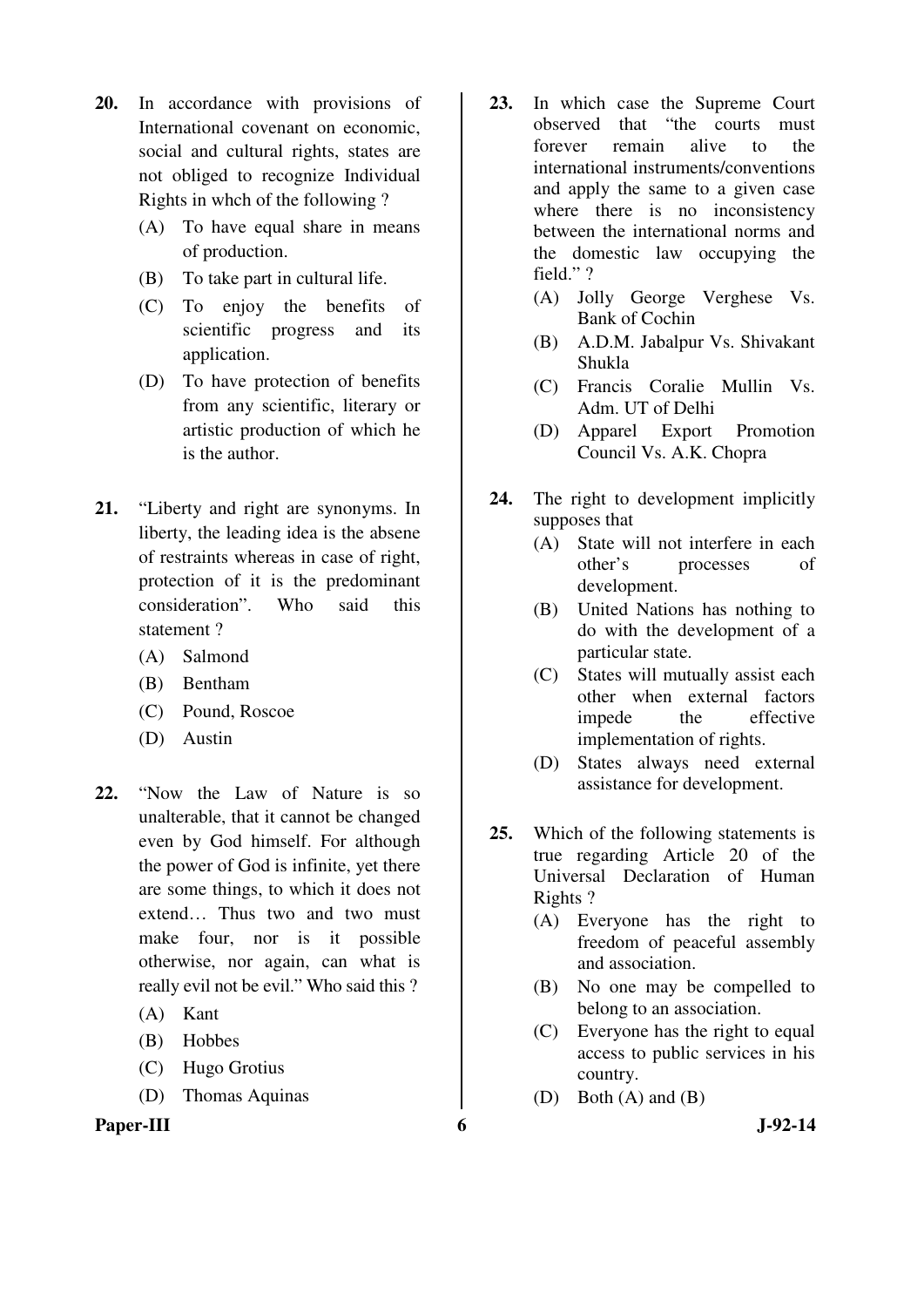- 20. अंतर्राष्टीय आर्थिक, सामाजिक एवं सांस्कृतिक अधिकार प्रसंविदा के अनुसार, निम्नलिखित में से किसको राज्य प्रत्येक का अधिकार मानने के लिए बाध्य नहीं है ?
	- $(A)$  उत्पादन के साधनों में बराबर हिस्सा लेना $\overline{1}$
	- (B) सांस्कृतिक जीवन में भाग लेना ।
	- (C) वैज्ञानिक प्रगति और उसके अनुप्रयोग के लाभों को भोगना ।
	- (D) किसी भी वैज्ञानिक, साहित्यिक या कलात्मक उत्पादन जिसका वह लेखक है से लाभ का संरक्षण पाना ।
- 21. 'स्वतंत्रता और अधिकार समानार्थक शब्द हैं । स्वतंत्रता में, प्रमुख विचार प्रतिबन्धों की अनुपस्थिति है जबकि अधिकार के मामले में इसका संरक्षण प्रमुख सरोकार है ।' यह कथन किसका है $2$ 
	- (A) सेलमॉण्ड
	- $(B)$  बेन्थम
	- (C) पाउन्ड, रॉस्को
	- (D) ऑस्टिन
- 22. "अब प्रकृति का नियम इतना अपरिवर्तनीय है कि स्वयं प्रभु द्वारा भी इसे बदला नहीं जा सकता है । क्योंकि यद्यपि प्रभ की शक्ति अनन्त है. फिर भी कछ चीजें हैं जिन तक यह विस्तरित नहीं होती है ... । अत: दो और दो अवश्य चार बनने चाहिए: न ही यह दुसरी तरह से संभव है <u>जो</u> वास्तव में बूरा है बूरा ही रहेगा और कुछ नहीं"। यह किसने कहा है  $\,$ ?
	- $(A)$  कांट
	- $(B)$  हॉब्स
	- (C) ह्यगो प्रोटिअस
	- (D) थॉमस एकीनस
- 
- 23. सर्वोच्च न्यायालय ने किस मामले में यह प्रतिपादित किया कि ''न्यायालयों को हमेशा अन्तर्राष्ट्रीय प्रलेख/अभिसमय के बारे में जागरूक रहना चाहिये और जहाँ अन्तर्राष्ट्रीय मापदण्डों एवं राष्ट्रीय विधि में किसी विषय पर असंगति नहीं है तो उन्हें सम्बन्धित में लाग् करना चाहिये ।"?
	- $(A)$  नोली जॉर्ज वर्गीश बनाम कोचीन बैंक
	- (B) ए.डी.एम. जबलपुर बनाम शीवाकान्त शुक्ला
	- (C) फ्रान्सीस कॉरेली मुलीन बनाम प्रशासक यूटी दिल्ली
	- (D) एपरेल एक्सपोर्ट प्रोमोशन कॉन्सिल बनाम ए.के. चौपड़ा
- **24.** विकास का अधिकार अव्यक्त रूप से मानता है कि
	- (A) राज्य एक दुसरे की विकास की प्रक्रियाओं में हस्तक्षेप नहीं करेंगे ।
	- (B) एक विशेष राज्य के विकास के साथ संयुक्त राष्ट्र का कोई लेना देना नहीं है ।
	- (C) राज्य पारस्परिक रूप से एक दूसरे की सहायता करेंगे जब बाह्य कारक अधिकारों के प्रभावी क्रियान्वयन को अवरुद्ध करेंगे ।
	- (D) राज्यों को विकास के लिए हमेशा बाह्य सहायता की जरूरत रहती है ।
- 25. मानवाधिकारों की सार्वभौम घोषणा के अनुच्छेद-20 के सम्बन्ध में निम्नलिखित में से कौन सा कथन सत्य हैं ?
	- $(A)$  शांतिपूर्ण सभा और संगठन की स्वतंत्रता का अधिकार प्रत्येक को है ।
	- $(B)$  किसी को भी संगठन में सम्मिलित होने के लिए बाध्य नहीं किया जा सकता है ।
	- $(C)$  प्रत्येक व्यक्ति को अपने देश में लोक सेवाओं की समान गम्यता का अधिकार Æïü …
	- $(D)$   $(A)$  और  $(B)$  दोनों
- **J-92-14 7 Paper-III**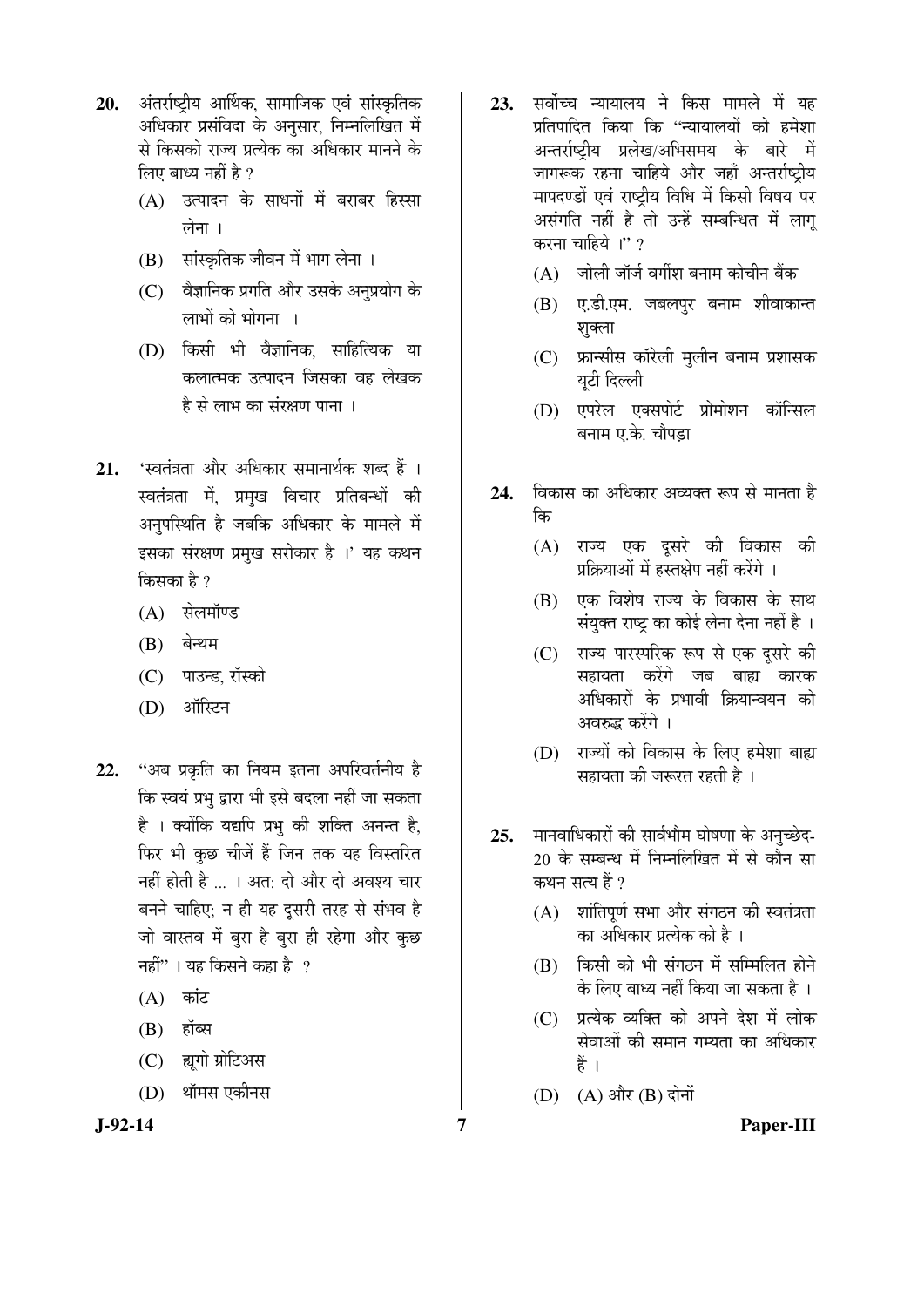- **26.** "No one shall be subjected to torture or to cruel, inhuman or degrading treatment or punishment. In particular, no one shall be subjected without his free consent to medical or scientific experimentation" is stated in which Article of International Covenant of Civil and Political rights ?
	- (A) Article 8 (B) Article 7
	- (C) Article 6 (D) Article 5

**27.** The United Nations Charter has been subjected to informal amendments in which of the following ways?

- 1. Through the non-implementation or non-application of certain provisions of the charter.
- 2. Through the interpretation of the charter by various organs and members of the United Nations.
- 3. Through the conclusion of supplementary treaties of agreements.
- 4. Through the creation of special organs and agencies.

#### **Codes :**

- $(A)$  1, 2 and 3 are correct.
- (B) 2 and 3 are correct.
- (C) 3 and 4 are correct.
- (D) 1, 2, 3 and 4 are correct.
- **28.** 'The United Nations' activities relevant to Human Rights over the years fall into distinct categories including
	- (A) Defining and clarifying the Rights of Individuals (standard setting)
	- (B) Studying particular Human Rights or Human Rights in particular places and recommending measures for their Fuller realisation (promotional activities)
	- (C) Providing assistance directly to victims of Human Rights Violations (the humanitarian functions)
	- (D) All of the above

### **Paper-III 8 J-92-14**

- **29.** The observance of Human Rights and implementation of fundamental freedoms is the special concern of the
	- (A) Secretary General
	- (B) General Assembly
	- (C) Security Council
	- (D) Economic and Social Council
- **30.** The International Covenant on Economic, Social and Cultural Rights contain
	- (A) First Generation Rights
	- (B) Second Generation Rights
	- (C) Third Generation Rights
	- (D) Fourth Generation Rights
- **31.** Vienna World Conference on Human Rights was held in the year
	- (A) 1993 (B) 1992
	- (C) 1997 (D) 1994
- **32.** Which of the following crimes is not listed in the statute of the International Criminal Court ?
	- (A) Crime against humanity
	- (B) Crime of Genocide
	- (C) Crime of hijacking and terrorism
	- (D) Crime of aggression
- **33.** Arrange in sequence of their placement in the Indian Constitution
	- i. Freedom of association or unions
	- ii. Equality of opportunity in matters of public employment
	- iii. Right to education
	- iv. Prohibition employment of children in factories

#### **Codes :**

| $(A)$ i ii iii iv |  |              |
|-------------------|--|--------------|
| $(B)$ ii iii      |  | iv           |
| $(C)$ i ii iv     |  | iii          |
| $(D)$ iv iii ii   |  | $\mathbf{i}$ |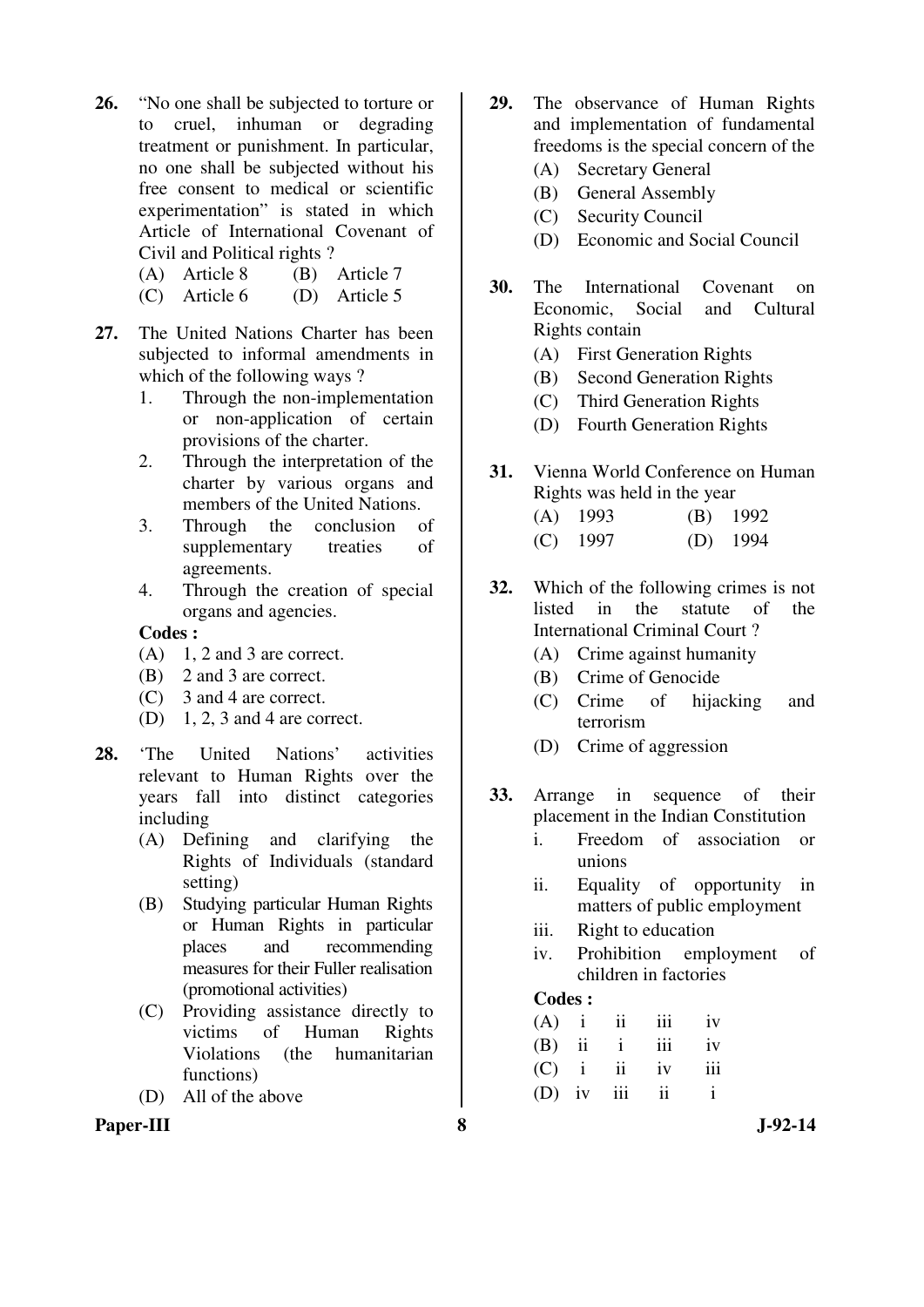- 26. अंतर्राष्टीय सिविल एवं राजनीतिक अधिकार प्रसंविदा के किस अनुच्छेद में कहा गया है कि "किसी को भी यातना या क्रर, अमावनीय या अपमानजनक व्यवहार या दंड का शिकार नहीं बनाया जाएगा । विशेष रूप से. किसी पर भी. उसकी स्वीकृति के बगैर चिकित्सीय या वैज्ञानिक प्रयोग नहीं किए जाएँगे $^{\prime\prime}$  ?
	- (A) अनुच्छेद-8
	- $(B)$  अनुच्छेद-7
	- (C) अनच्छेद-6
	- (D) अनुच्छेद-5
- 27. संयुक्त राष्ट्र चार्टर के अनौपचारिक संशोधन निम्नलिखित में से किन तरीकों में किए गए हें ?
	- 1. वार्टर के कुछ प्रावधान के अक्रियान्वयन या अप्रयक्ति के द्वारा
	- 2. संयुक्त राष्ट्र के विभिन्न अंगों तथा सदस्यों द्वारा चार्टर की व्याख्या द्वारा
	- 3. समझौतों की अनुपुरक संधियों के निष्कर्ष द्वारा
	- 4. विशेष अंगों द्वारा एजेन्सियों के सर्जन द्वारा

कूट:

- $(A)$  1, 2 और 3 सही हैं।
- $(B)$  2 और 3 सही हैं।
- $(C)$  3 और 4 सही हैं।
- (D) 1, 2, 3 और 4 सही हैं ।
- 28. संयुक्त राष्ट्र की मानवाधिकार के प्रासंगिक गतिविधियाँ समयोपरि निम्नलिखित सहित अलग वर्गों में पडती हैं $\cdot$ 
	- $(A)$  व्यक्तियों के अधिकारों को परिभाषित और स्पष्ट करना (मानक निर्धारण) ।
	- $(B)$  विशेष मानवाधिकारों या विशेष स्थानों में मानवाधिकारों का अध्ययन करना और उनकी पूर्ण प्राप्ति के लिए उपाय बताना । (प्रोस्ताहित क्रियाएँ)
	- (C) मानवाधिकारों के उल्लंघनों के पीडितों को सीधे सहायता प्रदान करना (मानवतावादी कार्य)
	- (D) उपर्युक्त सभी
- 29. मानवाधिकारों का पालन तथा मौलिक स्वतंत्रताओं का क्रियान्वयन किसका विशेष रूप से सरोकार हैं ?
	- $(A)$  महासचिव
	- $(B)$  महासभा
	- (C) सुरक्षा परिषद्
	- (D) आर्थिक एवं सामाजिक परिषद
- 30. अन्तर्राष्ट्रीय आर्थिक, सामाजिक तथा सांस्कृतिक अधिकार प्रसंविदा में समाविष्ट है
	- $(A)$  प्रथम पीढी अधिकार
	- (B) द्वितीय पीढी अधिकार
	- (C) तृतीय पीढ़ी अधिकार
	- (D) चतुर्थ पीढ़ी अधिकार
- 31. FIIHAI EERI EI EI EIHEI TARA EERI EERI  $\vec{a}$ छर्ष में आयोजित किया गया था ?
	- (A) 1993 (B) 1992 (C) 1997 (D) 1994
- 32. अन्तर्राष्ट्रीय आपराधिक न्यायालय के परिनियम में निम्नलिखित में कौन से अपराध सुचीबद्ध नहीं किए गए हैं ?
	- $(A)$  मानवता के विरुद्ध अपराध
	- $(B)$  जाति-विनाश का अपराध
	- (C) हाइजेक करने और आतंकवाद का अपराध
	- $(D)$  आक्रमण का अपराध
- **33.** निम्नलिखित को भारतीय संविधान में उनकी स्थापना के अनुक्रम में व्यवस्थित करें :
	- i. सहयोजन या संघों की स्वतंत्रता
	- ii. सार्वजनिक रोजगार के मामले में अवसर की समानता
	- iii. Þoman <del>an siðuan e</del>
	- iv. कारखानों में बच्चों के रोजगार का प्रतिबंध

## कोड :

|                 |               | $(A)$ i ii iii iv |
|-----------------|---------------|-------------------|
| $(B)$ ii i      | iii           | iv                |
|                 | $(C)$ i ii iv | iii               |
| $(D)$ iv iii ii |               |                   |

**J-92-14 9 Paper-III**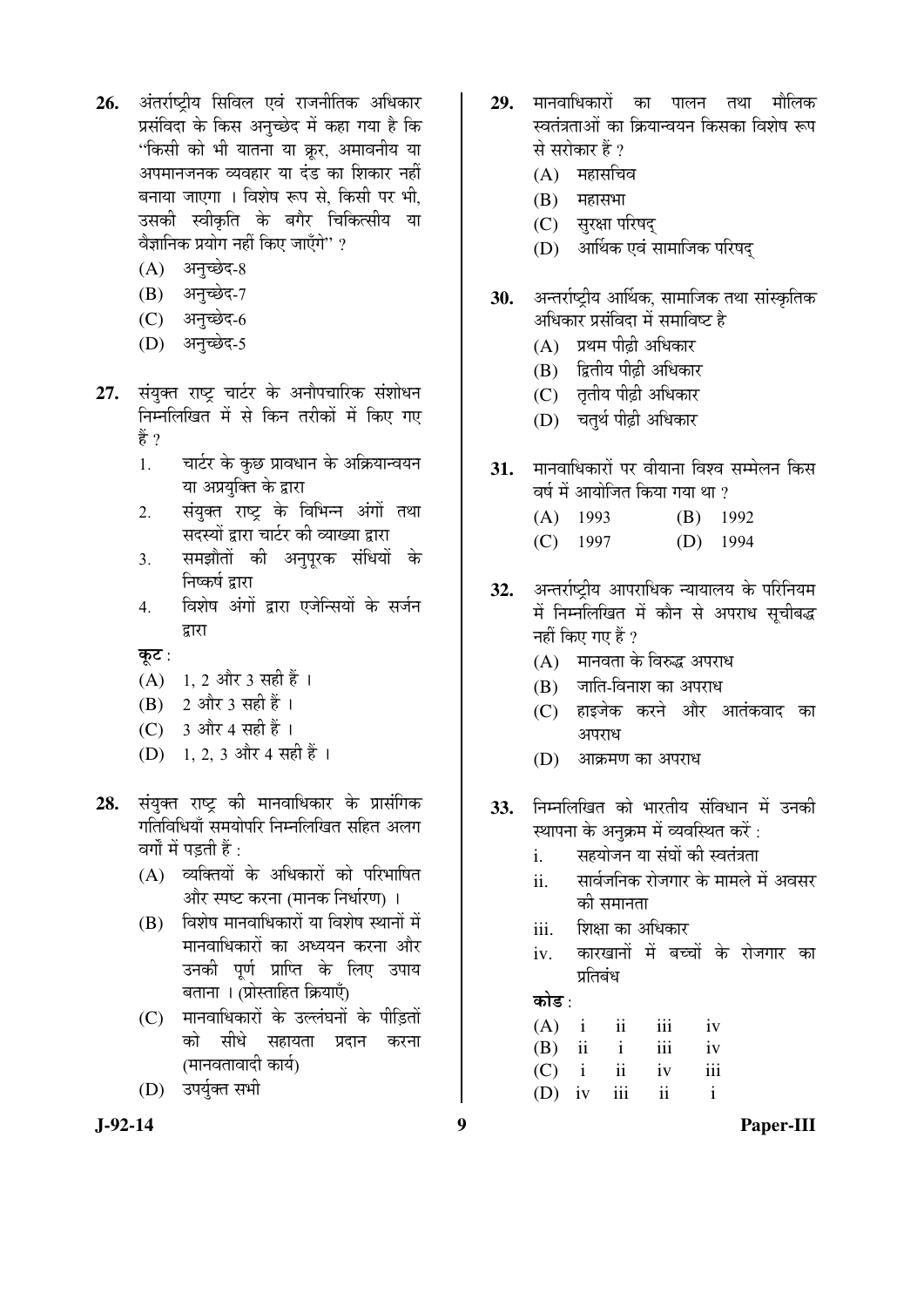- **34.** Arrange in the chronological order of establishment of the following commission :
	- i. National Commission for S.C./S.T.
	- ii. National Commission for Human Rights
	- iii. National Commission for Women
	- iv. National Commission for Scheduled castes

#### **Codes :**

- $(A)$  i ii iii iv
- $(B)$  i iv ii iii
- $(C)$  i ii iv iii
- (D) iv i iii ii
- **35.** Which one of the following statement is not correct ?
	- (A) The covenant on Civil and Political Rights recognize the inherent dignity of human person.
	- (B) The covenant on Civil and Political Rights is more effective in the matter of enforcement of Human Rights than the covenant on Economic, Social and Cultural Rights.
	- (C) That the state is under obligation as per the charter of United Nations to promote universal respect for and observance of human rights and freedoms.
	- (D) Under the Civil and Political Rights covenant, a state party cannot complaint against another state party for the non compliance with the covenant.
- **36.** Who fully developed the concept or notion of Natural Right already developed by classical Greek Philosopher Aristotle ?
	- (A) Hugo Grotius
	- (B) Hobbes
	- (C) Thomas Aquinas
	- (D) Locke

#### **37.** Which of the following statements is incorrect in relation to the qualification of the members of the International Court of Justice ?

- (A) That he must be a person of high moral standard.
- (B) That he should be qualified to be a member of the Highest Court of his country.
- (C) That he must be a renowned jurist.
- (D) That he must not be a national of any member of the United Nations.
- **38.** Which of the following Rights are not covered under the covenant on Economic, Social and Cultural Rights ?
	- (A) Right to Form Trade Unions
	- (B) Right to Primary Education
	- (C) Right to Equality of Sexes of Man and Woman
	- (D) Right to Person
- **39.** Which one of the following is not a source of Law relating to International Human Rights ?
	- (A) International customs
	- (B) International Judicial Decisions
	- (C) International Treaties
	- (D) International agreement called 'TRIPS'
- **40.** Which one of the following statement is not correct in relation to the functioning of the United National Commission on Human Rights ?
	- (A) To impose legally finding sanctions
	- (B) Enforcement of human rights
	- (C) To prepare public reports on state practices
	- (D) To collect evidence in respect of human rights violations in all states

Paper-III **10** J-92-14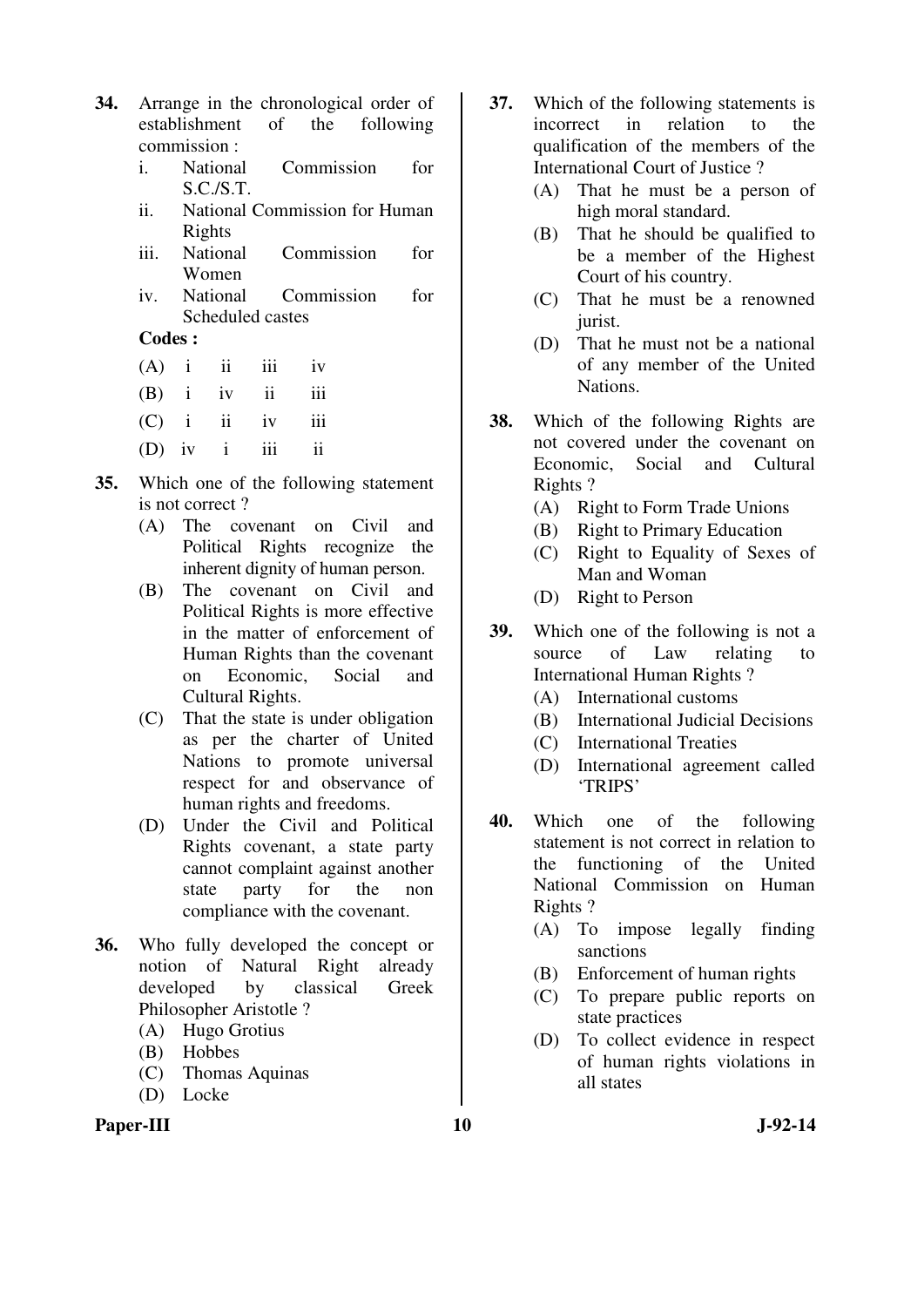- 34. निम्नलिखित आयोगों को उनकी स्थापना के कालानक्रमिक क्रम में व्यवस्थित करें :
	- i. सष्ट्रीय एस.सी. / एस.टी. आयोग
	- ii. राष्ट्रीय मानवाधिकार आयोग
	- iii. राष्ट्रीय महिला आयोग
	- iv. राष्ट्रीय अनुसूचित जाति आयोग कोड :
	- $(A)$  i ii iii iv
	- $(B)$  i iv ii iii
	- (C) i ii iv iii
	- (D) iv i iii ii
- **35.** FED FED THE REST OF THE THE THE THE THE THE RESET OF  $\frac{1}{2}$ 
	- $(A)$  सिविल तथा राजनीतिक अधिकार प्रसंविदा मानव की अन्तर्निहित गरिमा को पहचानता है ।
	- $(B)$  गानवाधिकारों के प्रवर्तन के मामले में. आर्थिक, सामाजिक तथा सांस्कृतिक अधिकार प्रसंविदा की तुलना में सिविल तथा राजनीतिक अधिकार प्रसंविदा ज्यादा प्रभावशील है ।
	- (C) संयुक्त राष्ट्र के चार्टर के अनुसार, राज्य मानवाधिकारों और स्वतंत्रताओं के लिए सार्वभौम सम्मान तथा उनके पालन को बढ़ावा देने के लिए बाध्यताधीन हैं ।
	- (D) सिविल तथा राजनीतिक अधिकार प्रसंविदा के अन्तर्गत. राज्य पक्ष प्रसंविदा के अनानुपालन के लिए दुसरे राज्य पक्ष के विरुद्ध शिकायत नहीं कर सकता है ।
- 36. क्लासीकल ग्रीक दार्शनिक अरस्त् द्वारा पहले से ही विकसित नैसर्गिक अधिकार की धारणा या उसके अंतर्बोध को किसने पूर्णतया विकसित किया है ?
	- (A) ह्यूगो ग्रोश्यिस
	- $(B)$  हॉब्स
	- (C) थॉमस एक्विनास
	- $(D)$  लॉक

- 37. अन्तर्राष्टीय न्यायालय के सदस्यों की योग्यता के सम्बन्ध में निम्नलिखित में से कौन सा कथन गलत है $\overline{v}$ 
	- (A) कि वह उच्च नैतिक स्तर का व्यक्ति होना चाहिए ।
	- (B) कि अपने देश के उच्चतम न्यायालय का सदस्य होने के लिए वह योग्य होना चाहिए $|$ ।
	- $(C)$  वह विख्यात विधिवेत्ता होना चाहिए ।
	- (D) वह संयुक्त राष्ट्र के किसी भी सदस्य राष्ट्र का नागरिक नहीं होना चाहिए ।
- **38.** आर्थिक, सामाजिक तथा सांस्कृतिक अधिकार प्रसंविदा के अन्तर्गत निम्नलिखित में से कौन से अधिकार नहीं आते हैं ?
	- $(A)$  व्यापार संघ बनाने का अधिकार
	- (B) प्राथमिक शिक्षा का अधिकार
	- (C) पुरुष और स्त्री के लिंगों की समानता का अधिकार
	- (D) व्यक्तिक अधिकार
- 39. अंतर्राष्ट्रीय मानवाधिकारों से सम्बन्धित विधि का स्रोत निम्नलिखित में से कौन सा नहीं है ?
	- $(A)$  अंतर्राष्ट्रीय रूढ़ियाँ
	- (B) अंतर्राष्ट्रीय न्यायिक निर्णय
	- (C) अंतर्राष्ट्रीय सन्धियाँ
	- (D) अंतर्राष्ट्रीय समझौता जिसे 'ट्रिपस' कहते हैं ।
- 40. संयुक्त राष्ट्र मानवाधिकार आयोग की कार्यकारिता से सम्बन्धित निम्नलिखित में से कौन सा कथन सही नहीं है ?
	- $(A)$  अनुच्छेदों की प्राप्ति के लिए विधिक आरोपित करना ।
	- $(B)$  मानवाधिकारों का प्रवर्तन
	- (C) राज्य परिपाटियों (पद्धतियों) पर सार्वजनिक रिपोर्ट तैयार करना ।
	- (D) सभी राज्यों में मानवाधिकारों के उल्लंघन के सम्बन्ध में साक्ष्य एकत्रित करना ।

**J-92-14 11 Paper-III**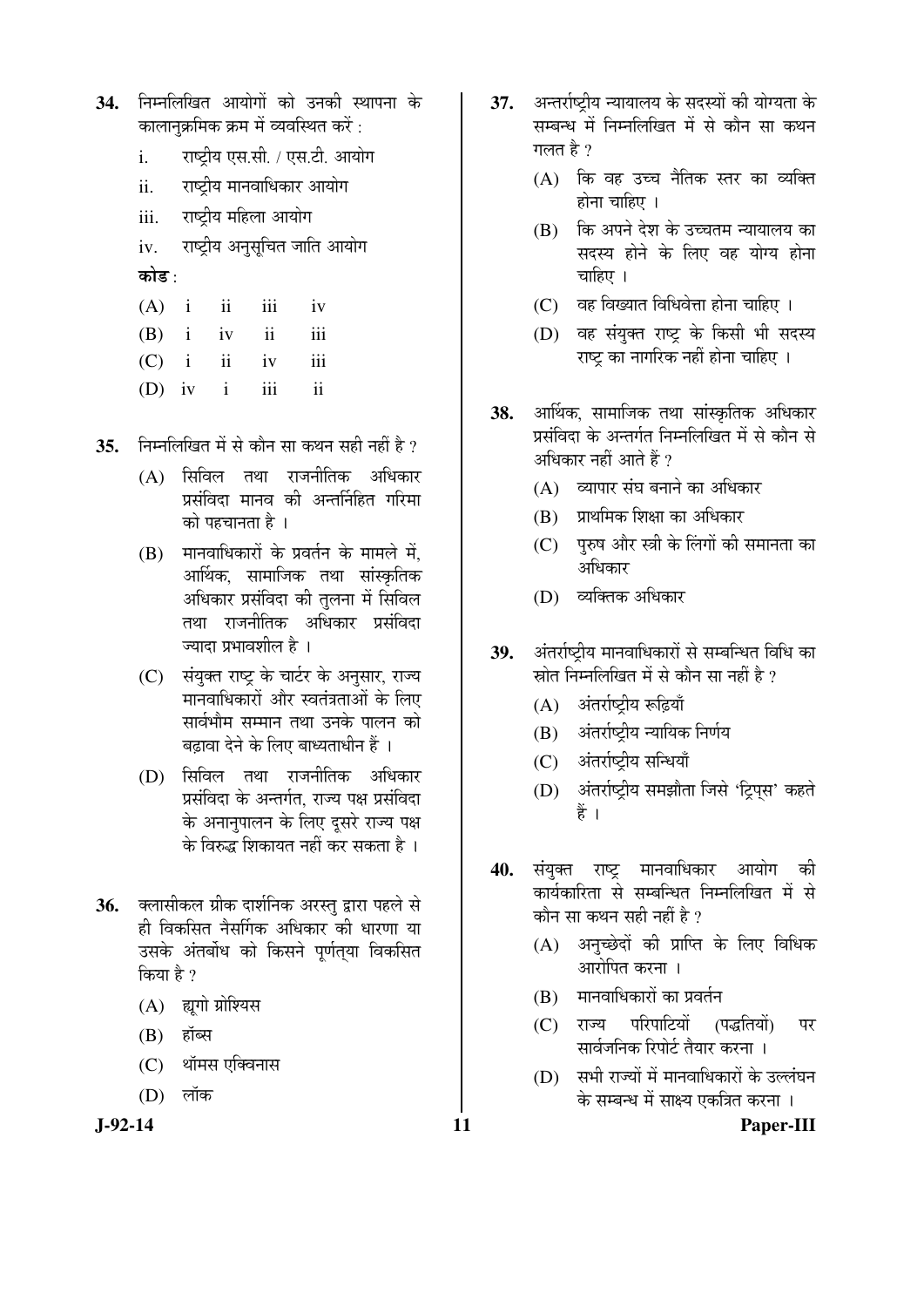- **41.** Prior to CEDAW, the Declaration on Elimination of Discrimination against Women was adopted by General Assembly unanimously on
	- (A) 18 December 1979
	- (B) 18 December 1967
	- (C) 07 December 1967
	- (D) 07 December 1979
- **42.** Who is the author of 'Political Economy of Development in India' ?
	- (A) Amartya Sen
	- (B) Sudipta Kaviraj
	- (C) Pranab Bardhan
	- (D) Hanza Allavi
- **43.** Which one 'Right' in the following includes two other Rights according to Locke?
	- (A) Right to Property
	- (B) Right to Life
	- (C) Right to Liberty
	- (D) Right to Equality
- **44.** International Law in its application is<br>(A) Universal (B) Partial
	- $(A)$  Universal
	- (C) Absolute (D) Relative
- **45.** Arrange in the chronological order introduction of amendment in the Constitution for the purpose of the following matters :
	- i. Words, 'Socialist Secular' was added to preamble
	- ii. Provision for reservation in promotion in favour of S.C./S.T. community
	- iii. Right to education of children of the age of six to fourteen years as a separate fundamental right.
	- iv. For proclamation of emergency the decision of the Union Cabinet for that purpose should be communicated to the President in writing.

#### **Codes :**

|             |        | $(A)$ i ii | iii                     | iv            |
|-------------|--------|------------|-------------------------|---------------|
|             |        | $(B)$ i iv | iii                     | $\mathbf{ii}$ |
| $(C)$ ii iv |        |            | iii                     | $\mathbf{i}$  |
| (D)         | $i$ iv |            | $\overline{\mathbf{u}}$ | iii           |

Paper-III **12** J-92-14

**46.** Match the year and place in List – I with the conference in  $List - II$ :

| $List-I$                | $List - II$              |
|-------------------------|--------------------------|
| a. 1972                 | i. U.N.                  |
| Stockholm               | conference<br>$\alpha$ n |
|                         | Human                    |
|                         | Environment              |
| b. 1992 Rio ii. World   |                          |
| de Janeiro              | Conference<br>$\alpha$   |
|                         | Women                    |
| c. 1994 Cairo iii. U.N. |                          |
|                         | Conference<br>$\alpha$   |
|                         | Environment              |
|                         | and                      |
|                         | Development              |
| d. 1995                 | iv. U.N.                 |
| Beijing                 | Conference on            |
|                         | Population and           |
|                         | Development              |

**Codes :** 

| a | b                 | $c \, d$ |  |
|---|-------------------|----------|--|
|   | $(A)$ i iii iv ii |          |  |
|   | $(B)$ iii i ii iv |          |  |
|   | $(C)$ ii iv i iv  |          |  |
|   | $(D)$ i ii iii iv |          |  |

- **47.** With which social movement Sharad Joshi has been associated ?
	- (A) Trade Union
	- (B) Farmers
	- (C) Environment
	- (D) Human Rights
- **48.** Which Article of the International Covenant on Civil and Political Rights relates to the rights of persons belonging to ethnics, religious and linguistic minorities ?
	- (A) Article 25
	- (B) Article 26
	- (C) Article 27
	- (D) Article 28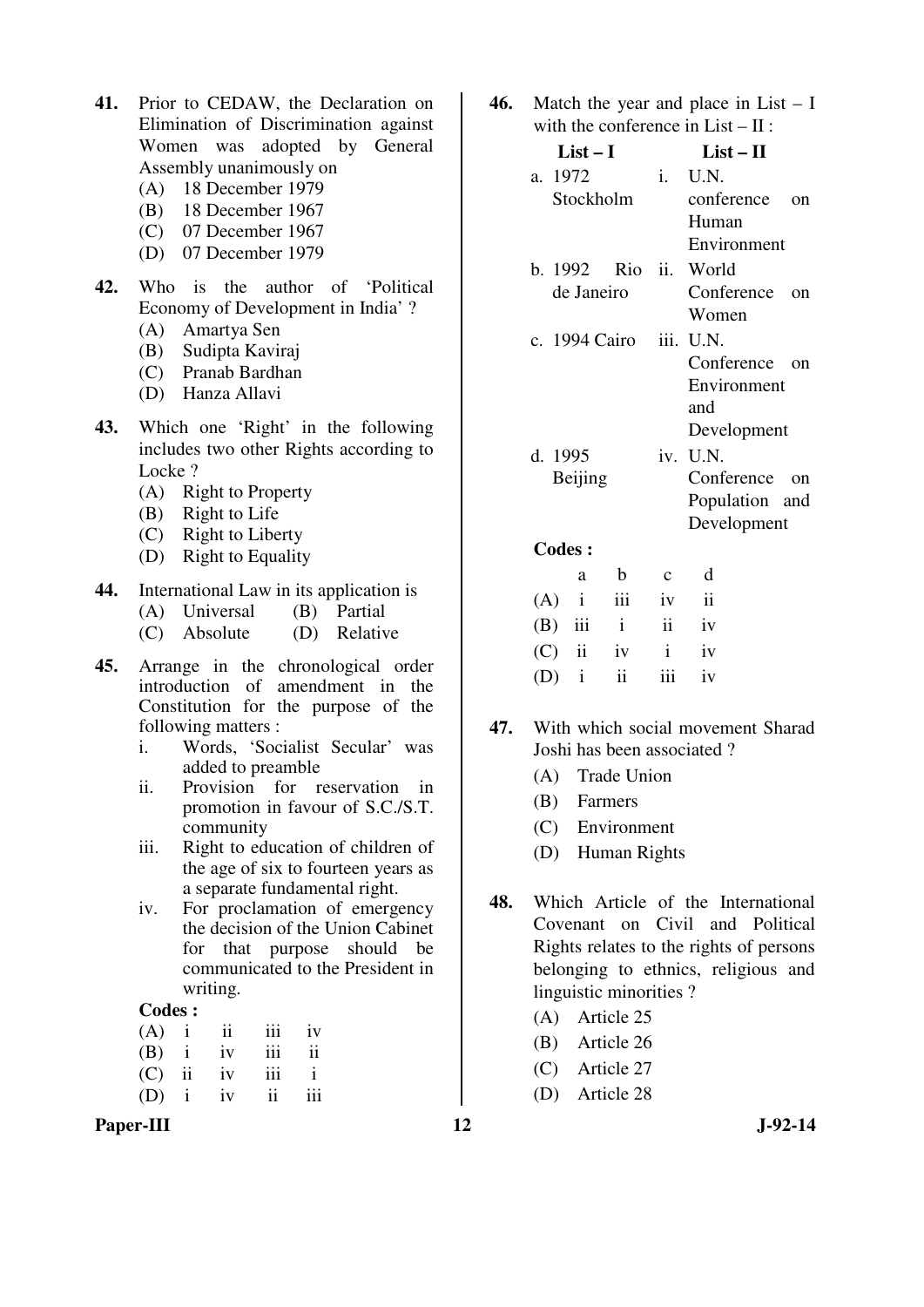| 41. |  |                      | सीडॉ से पूर्व, महिलाओं के विरुद्ध भेदभाव |  |
|-----|--|----------------------|------------------------------------------|--|
|     |  |                      | उन्मूलन पर घोषणा को महासभा द्वारा        |  |
|     |  |                      | सर्वसम्मति से कब अंगीकृत किया गया था ?   |  |
|     |  | (A) 18 दिसम्बर, 1979 |                                          |  |
|     |  | (B) 18 दिसम्बर, 1967 |                                          |  |

- (C) 07 दिसम्बर, 1967
- (D) 07 दिसम्बर, 1979
- 42. "पॉलिटीकल इकोनॉमी ऑफ डेवलपमेन्ट इन इण्डिया'' पुस्तक के लेखक कौन हैं ?<br>(A) आमर्त्य सेन (B) सदिप
	- $(B)$  सुदिप्तो कविराज
	- (C) प्रनब बर्धन (D) हन्जा आल्वी
- 43. लॉक के अनुसार निम्न अधिकारों में से कौन सा 'अधिकार' बाकी दो अधिकारों को समाहित किए हुए है ?
	- (A) सम्पत्ती का अधिकार
	- (B) जीवन का अधिकार
	- (C) स्वतंत्रता का अधिकार
	- (D) समानता का अधिकार
- 44. अन्तर्राष्ट्रीय कानून अपने सत्प्रयोग में हैं
	- $(A)$  विश्वव्यापी  $(B)$  आंशिक
	- (C) निरंकश (D) सापेक्ष
- 45. निम्नलिखित मामलों के लिए संविधान में संशोधन की पुन:स्थापना को कालानुक्रमिक क्रम में व्यवस्थित करें $\cdot$ 
	- i. 'ÃÖ´ÖÖ•Ö¾ÖÖ¤üß ¬Ö´ÖÔ×®Ö¸ü¯ÖêõÖ' ¿Ö²¤ü ˆ§êü׿ÖÛúÖ  $\vec{H}$  जोडा गया ।
	- ii. एस.सी./एस.टी. समदाय के पक्ष में पदोन्नति में आरक्षण का प्रावधान
	- iii. छ: से चौदह वर्ष की आय के बच्चों की शिक्षा का अधिकार पृथक मौलिक अधिकार के रूप में ।
	- iv. आपातकालीन स्थिति की घोषणा का निर्णय केन्द्रीय मंत्री-मंडल को राष्ट्रपति को लिखित में प्रेषित करना होगा ।

#### कोड $\cdot$

|             | $(A)$ i ii | iii | iv            |
|-------------|------------|-----|---------------|
| $(B)$ i iv  |            | iii | $\mathbf{ii}$ |
| $(C)$ ii iv |            | iii | $\mathbf{i}$  |
|             | $(D)$ i iv | ii  | iii           |

46. सची-I में वर्ष एवं स्थान को सची-II में सम्मेलन के साथ समेलित करें :

|              | सूची – I        |                | सूची – II            |
|--------------|-----------------|----------------|----------------------|
| a.           | 1972 स्टॉकहोल्म | $\mathbf{i}$ . | मानवीय               |
|              |                 |                | पर्यावरण पर          |
|              |                 |                | यू.एन. सम्मेलन       |
|              | b. 1992 रिओ दे  | ii.            | विश्व महिला          |
|              | जेनीरो          |                | सम्मेलन              |
| $\mathbf{c}$ | 1994 कायरो      |                | iii. संयुक्त राष्ट्र |
|              |                 |                | पर्यावरण एवं         |
|              |                 |                | विकास                |
|              |                 |                | सम्मेलन              |
|              | d. 1995 बीजिंग  |                | iv. संयुक्त राष्ट्र  |
|              |                 |                | जनसंख्या एवं         |
|              |                 |                | विकास                |
|              |                 |                |                      |
|              |                 |                |                      |
|              |                 |                | सम्मेलन              |

- a b c d (A) i iii iv ii (B) iii i ii iv (C) ii iv i iv  $(D)$  i ii iii iv
- **47.** शरद जोशी किस सामाजिक आन्दोलन के साथ सम्बन्धित हैं ?
	- $(A)$  मजदूर संघ
	- (B) किसान
	- $(C)$  पर्यावरण
	- (D) मानवाधिकार
- 48. अंतर्राष्ट्रीय सिविल एवं राजनीतिक अधिकार प्रसंविदा का कौन सा अनुच्छेद नृजातीय, धार्मिक तथा भाषाई अल्पसंख्यकों के व्यक्तियों के अधिकारों से सम्बन्धित है ?
	- $(A)$  अनुच्छेद-25
	- (B) अनुच्छेद-26
	- (C) अनुच्छेद-27
	- (D) अनुच्छेद-28

**J-92-14 13 Paper-III**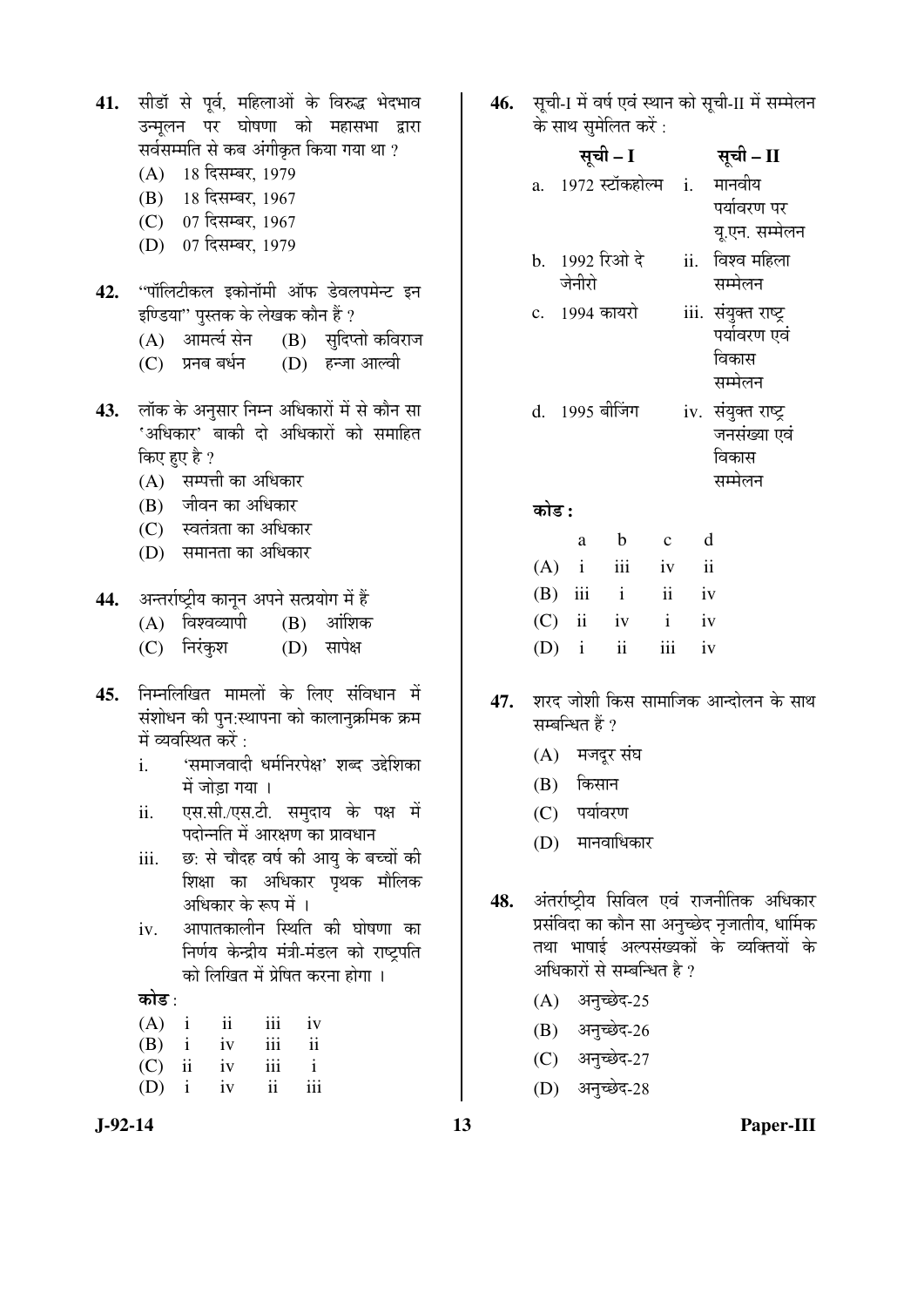**49.** Match List – I with List – II and select the correct answer with the help of codes attached :

|               | List – I                         |                  |             |     | $List - II$                          |
|---------------|----------------------------------|------------------|-------------|-----|--------------------------------------|
|               |                                  | (Activist)       | (Movement)  |     |                                      |
|               | a. Sunderlal                     |                  |             |     | Human                                |
|               | Bahuguna                         |                  |             |     | Rights                               |
|               |                                  | b. Medha Patekar |             | ii. | Farmers                              |
|               |                                  |                  |             |     | c. Justice Tarhunde iii. Environment |
|               | d. Mahinder Singh iv. Large Dams |                  |             |     |                                      |
|               | Tikait                           |                  |             |     |                                      |
| <b>Codes:</b> |                                  |                  |             |     |                                      |
|               | a                                | b                | $\mathbf c$ |     |                                      |
| (A)           |                                  | $\mathbf{ii}$    | iii         | iv  |                                      |
|               | iii                              | iv               |             |     |                                      |
|               | $- - -$                          |                  |             |     |                                      |

| $(C)$ iv  | 11 |    | $\cdots$<br>111 |
|-----------|----|----|-----------------|
| $(D)$ iii |    | 11 | 1V              |

- **50.** Which of the following Articles of the International Covenant on Civil and Political Rights states that "Everyone shall have the right to recognition as a person before the law" ?
	- (A) Article 16 (B) Article 17<br>(C) Article 18 (D) Article 19 (C) Article 18 (D) Article 19
- **51.** Which of the following Articles of the United Nations Charter refers to Human Rights ?
	- (A) Article 76
	- (B) Article 68 (C) Article 55
	- (D) All of the above
- **52.** Match List I with List II and select the correct answer with the help of codes given below :

|               |              | $List-I$                |                         |              | $List - II$                             |
|---------------|--------------|-------------------------|-------------------------|--------------|-----------------------------------------|
|               |              |                         |                         |              | a. Right to Education <i>i.</i> Article |
|               |              |                         |                         |              | $21-A$                                  |
|               | b. Right     | - of                    |                         |              | the ii. Article                         |
|               | minorities   |                         | to                      |              | 19(1)(a)                                |
|               | establish    |                         |                         |              |                                         |
|               | educational  |                         |                         |              |                                         |
|               | institutions |                         |                         |              |                                         |
|               |              |                         |                         |              | c. Right to go abroad iii. Article 16   |
|               |              |                         |                         |              | d. Right to equality in iv. Article 30  |
|               |              |                         | public employment       |              |                                         |
| <b>Codes:</b> |              |                         |                         |              |                                         |
|               | a            | b                       | $\mathbf c$             | d            |                                         |
| (A)           | $\mathbf{i}$ | iv                      | $\ddot{\mathbf{i}}$     | iii          |                                         |
| $(B)$ i       |              | $\overline{\mathbf{u}}$ | iii                     | iv           |                                         |
| (C) =         | iv           | $\ddot{\mathbf{m}}$     | $\overline{\mathbf{u}}$ | $\mathbf{i}$ |                                         |
| (D)           | iii          | $\mathbf{i}$            | $\ddot{\textbf{i}}$     | iv           |                                         |

Paper-III **14** J-92-14

**53.** Match List – I with List – II and select the correct answer from the codes given below :

| List $-1$                            | $List - II$    |
|--------------------------------------|----------------|
| a. Constitution <i>i.</i> Protection |                |
| of India, Art.                       | against double |
| 20(2)                                | jeopardy       |
| b. Constitution ii. Protection       |                |
| of India, Art.                       | against self   |
| 22                                   | incrimination  |
| c. Constitution iii. Protection      |                |
| of India, Art.                       | against arrest |
| 20(3)                                | and detention  |
| d. Constitution iv. Conviction       |                |
| of India, Art.                       | only for a     |
| 20(1)                                | defined        |
|                                      | offence        |
| <b>Codes:</b>                        |                |

 a b c d  $(A)$  i ii iii iv  $(B)$  iv iii ii i (C) i iii iv ii (D) i iii ii iv

**54.** Match List – I with List – II and select the correct answer from the codes given below :

|               |                               | $List-II$                                                 |                                                |                                           |
|---------------|-------------------------------|-----------------------------------------------------------|------------------------------------------------|-------------------------------------------|
|               |                               |                                                           |                                                |                                           |
|               |                               |                                                           |                                                | Speech                                    |
|               |                               |                                                           |                                                | Sati                                      |
|               |                               |                                                           |                                                | Abolition                                 |
|               |                               |                                                           |                                                | iii. Viswa                                |
|               |                               |                                                           |                                                | <b>Bharati</b>                            |
|               |                               |                                                           |                                                | iv. I.N.A.                                |
|               |                               |                                                           |                                                |                                           |
|               |                               |                                                           |                                                |                                           |
| a             | b                             | C                                                         |                                                | d                                         |
|               | ii                            | iii                                                       |                                                |                                           |
| $\mathbf{ii}$ | $\mathbf{i}$                  | 111                                                       |                                                |                                           |
|               | <b>Codes:</b><br>$\mathbf{i}$ | $List-I$<br>Mohan Roy<br>b. Swami<br>Tagore<br>d. Subhash | Vivekananda<br>c. Rabindranath<br>Chandra Bose | a. Raja Ram i. Chicago<br>ii.<br>iv<br>iv |

 (C) iii ii i iv (D) iv iii ii i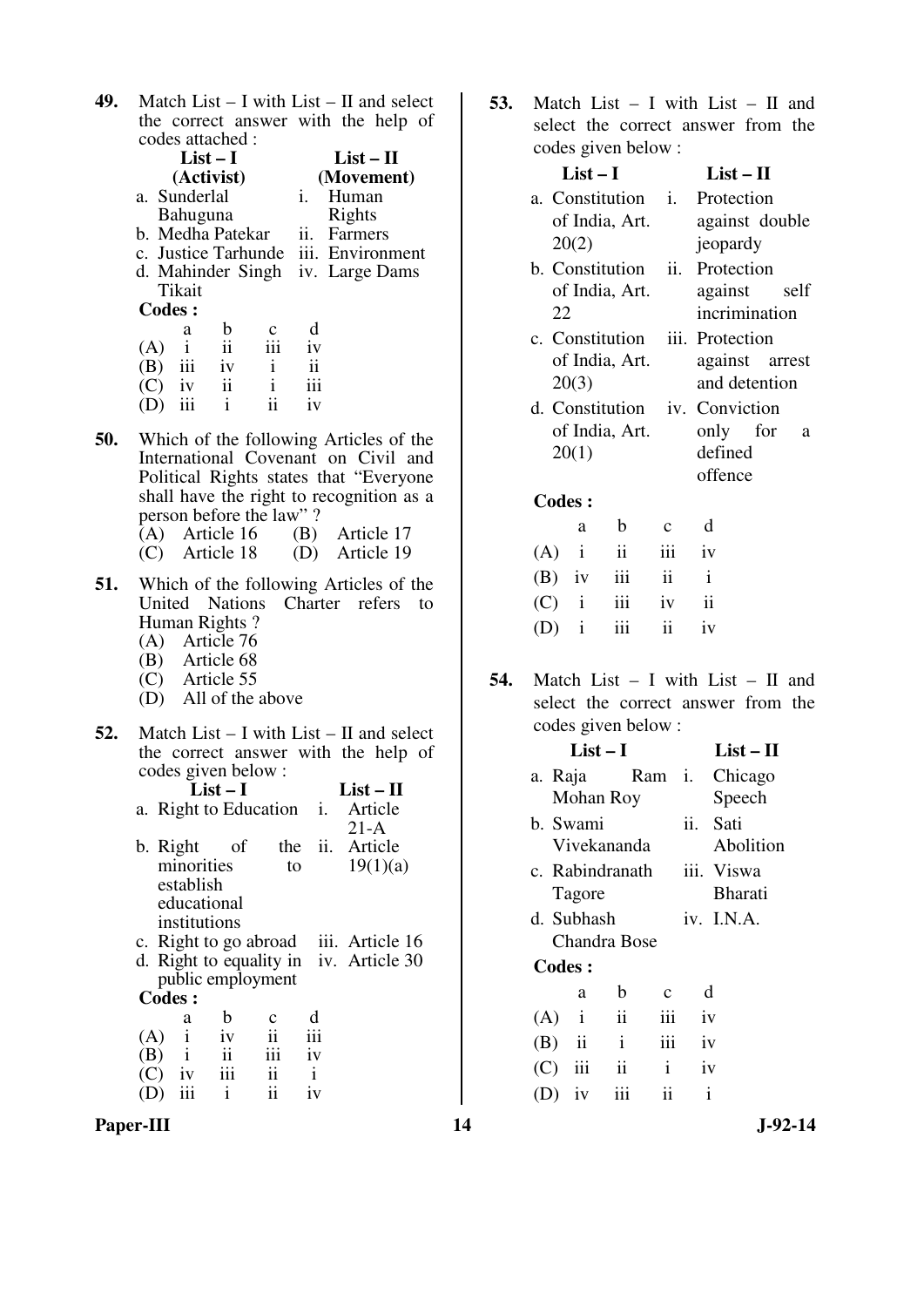**49.** सूची-I को सूची-II के साथ सुमेलित करें और नीचे दिए कोड से सही उत्तर का चयन करें :

|     |          |                                                                                                                                                                      |                                |              | $119.195$ and a step out an aar ave.                       |  |
|-----|----------|----------------------------------------------------------------------------------------------------------------------------------------------------------------------|--------------------------------|--------------|------------------------------------------------------------|--|
|     |          |                                                                                                                                                                      |                                |              |                                                            |  |
|     |          | सूची – I सूची – II<br>(एक्टिविस्ट) (आन्दोलन)                                                                                                                         |                                |              |                                                            |  |
|     |          |                                                                                                                                                                      |                                |              | a. सुन्दरलाल बहुगुणा i. मानवाधिकार                         |  |
|     |          |                                                                                                                                                                      |                                |              |                                                            |  |
|     |          | b. मेधा पाटकर        ii.  किसान<br>c.   न्यायाधीश तारहुंडे    iii.  पर्यावरण                                                                                         |                                |              |                                                            |  |
|     |          | d.  महिन्द्र सिंह टिकेत  iv.  बड़े बांध                                                                                                                              |                                |              |                                                            |  |
|     | कोड :    |                                                                                                                                                                      |                                |              |                                                            |  |
|     |          |                                                                                                                                                                      |                                |              |                                                            |  |
|     |          | $\begin{array}{ccccccccc} & & a & b & c & d \\ (A) & i & ii & iii & iv \\ (B) & iii & iv & i & ii \\ (C) & iv & ii & i & iii \\ (D) & iii & i & ii & iv \end{array}$ |                                |              |                                                            |  |
|     |          |                                                                                                                                                                      |                                |              |                                                            |  |
|     |          |                                                                                                                                                                      |                                |              |                                                            |  |
|     |          |                                                                                                                                                                      |                                |              |                                                            |  |
| 50. |          |                                                                                                                                                                      |                                |              | सिविल और राजनीतिक अधिकारों पर अंतर्राष्ट्रीय               |  |
|     |          |                                                                                                                                                                      |                                |              | प्रसंविदा का कौन सा अनुच्छेद बताता है कि                   |  |
|     |          |                                                                                                                                                                      |                                |              | ''प्रत्येक व्यक्ति को विधि समक्ष व्यक्ति के रूप में        |  |
|     |          | सभी जगह पहचान का अधिकार है"?                                                                                                                                         |                                |              |                                                            |  |
|     |          |                                                                                                                                                                      |                                |              |                                                            |  |
|     |          |                                                                                                                                                                      |                                |              | (A) अनुच्छेद-16 (B) अनुच्छेद-17                            |  |
|     |          |                                                                                                                                                                      |                                |              | (C) अनुच्छेद-18 (D) अनुच्छेद-19                            |  |
|     |          |                                                                                                                                                                      |                                |              | 51. संयुक्त राष्ट्र चार्टर के निम्नलिखित अनुच्छेदों में से |  |
|     |          | कौन सा मानवाधिकारों से सम्बन्धित है ?                                                                                                                                |                                |              |                                                            |  |
|     |          |                                                                                                                                                                      |                                |              | (A) अनुच्छेद-76 (B) अनुच्छेद-68                            |  |
|     |          |                                                                                                                                                                      |                                |              |                                                            |  |
|     |          |                                                                                                                                                                      |                                |              | (C) अनुच्छेद-55 (D) उपर्युक्त सभी                          |  |
|     |          |                                                                                                                                                                      |                                |              |                                                            |  |
| 52. |          |                                                                                                                                                                      |                                |              | सूची-I को सूची-II के साथ सुमेलित करें और                   |  |
|     |          |                                                                                                                                                                      |                                |              | नीचे दिए कोड से सही उत्तर का चयन करें :                    |  |
|     |          | सूची – I                                                                                                                                                             |                                |              | सूची – II                                                  |  |
|     |          |                                                                                                                                                                      |                                |              | a.   शिक्षा का अधिकार      i.     अनुच्छेद 21-A            |  |
|     |          | b.   शैक्षिक संस्थान                                                                                                                                                 |                                |              | ii. अनुच्छेद                                               |  |
|     |          | स्थापित करने का                                                                                                                                                      |                                |              | 19(1)(a)                                                   |  |
|     |          | अल्पसंख्यकों का                                                                                                                                                      |                                |              |                                                            |  |
|     |          | अधिकार                                                                                                                                                               |                                |              |                                                            |  |
|     |          | c.   विदेश जाने का                                                                                                                                                   |                                |              | iii. अनुच्छेद-16                                           |  |
|     |          | अधिकार                                                                                                                                                               |                                |              |                                                            |  |
|     | d.       |                                                                                                                                                                      |                                |              | सार्वजनिक रोजगार में iv. अनुच्छेद-30                       |  |
|     |          | समानता का अधिकार                                                                                                                                                     |                                |              |                                                            |  |
|     | कोड :    |                                                                                                                                                                      |                                |              |                                                            |  |
|     |          | $\mathbf b$                                                                                                                                                          |                                | d            |                                                            |  |
|     | $(A)$ i  | a<br>iv                                                                                                                                                              | $\mathbf c$<br>$\ddot{\rm ii}$ | iii          |                                                            |  |
|     | $(B)$ i  | $\ddot{\mathbf{i}}$                                                                                                                                                  | iii                            | iv           |                                                            |  |
|     | $(C)$ iv | iii                                                                                                                                                                  | $\mathbf{ii}$                  | $\mathbf{i}$ |                                                            |  |
|     | (D) iii  | $\mathbf{i}$                                                                                                                                                         | ii                             | iv           |                                                            |  |
|     |          |                                                                                                                                                                      |                                |              |                                                            |  |

**53.** सूची-I को सूची-II के साथ सुमेलित करें और नीचे दिए कोड से सही उत्तर का चयन करें :

|           | नाच दिए कांड से सहा उत्तर का चयन कर :                                                                  |     | नाच दिए कांड से सहा उत्तर का चयन कर :                                           |
|-----------|--------------------------------------------------------------------------------------------------------|-----|---------------------------------------------------------------------------------|
|           | सूची – I सूची – II                                                                                     |     | सूची – II<br>सूची – I                                                           |
|           | (एक्टिविस्ट) (आन्दोलन)<br>a. सुन्दरलाल बहुगुणा i. मानवाधिकार                                           |     | a. भारत का संविधान, i. दोहरी विपत्ति                                            |
|           | b.   मेधा पाटकर<br>ii. किसान                                                                           |     | अनुच्छेद 20(2)<br>से संरक्षण                                                    |
|           | c. न्यायाधीश तारहुंडे iii. पर्यावरण                                                                    |     | b. भारत का संविधान, ii. अपने आप को                                              |
|           | d. महिन्द्र सिंह टिकेत iv. बड़े बांध                                                                   |     | अनुच्छेद 22<br>अपराध में                                                        |
|           | कोड :                                                                                                  |     | फँसाने के                                                                       |
|           | $\frac{b}{11}$<br>$\begin{matrix} c & d \\ ii & iv \end{matrix}$<br>a<br>$\mathbf{i}$<br>(A)           |     | विरुद्ध संरक्षण                                                                 |
|           | $iv$ $i$ $ii$<br>$(B)$ iii                                                                             |     | c. भारत का संविधान, iii. गिरफ्तारी तथा                                          |
|           | iii<br>$\overline{\mathbf{ii}}$<br>$\mathbf{i}$<br>(C)<br>iv<br>ii<br>iii<br>$\mathbf{i}$<br>iv<br>(D) |     | अनुच्छेद 20(3)<br>निरोध के                                                      |
|           |                                                                                                        |     | विरुद्ध संरक्षण                                                                 |
| 50.       | सिविल और राजनीतिक अधिकारों पर अंतर्राष्ट्रीय                                                           |     | d. भारत का संविधान, iv. केवल                                                    |
|           | प्रसंविदा का कौन सा अनुच्छेद बताता है कि<br>''प्रत्येक व्यक्ति को विधि समक्ष व्यक्ति के रूप में        |     | अनुच्छेद 20(1)<br>परिभाषित                                                      |
|           | सभी जगह पहचान का अधिकार है" ?                                                                          |     | अपराध के<br>लिए दोषसिद्धि                                                       |
|           | (A) अनुच्छेद-16 (B) अनुच्छेद-17                                                                        |     |                                                                                 |
|           | (C) अनुच्छेद-18 (D) अनुच्छेद-19                                                                        |     | कोड :                                                                           |
| 51.       | संयुक्त राष्ट्र चार्टर के निम्नलिखित अनुच्छेदों में से                                                 |     | d<br>$\mathbf b$<br>$\mathbf{C}$<br>a                                           |
|           | कौन सा मानवाधिकारों से सम्बन्धित है ?                                                                  |     | ii<br>iii<br>$(A)$ i<br>iv                                                      |
|           | (A) अनुच्छेद-76 (B) अनुच्छेद-68                                                                        |     | iii<br>$\overline{\mathbf{u}}$<br>$\mathbf{i}$<br>$(B)$ iv                      |
|           | (C) अनुच्छेद-55 (D) उपर्युक्त सभी                                                                      |     | iii<br>$\overline{\mathbf{ii}}$<br>$(C)$ i<br>iv                                |
|           |                                                                                                        |     | ii<br>$(D)$ i<br>iii<br>iv                                                      |
| 52.       | सूची-I को सूची-II के साथ सुमेलित करें और                                                               |     |                                                                                 |
|           | नीचे दिए कोड से सही उत्तर का चयन करें :<br>सूची – I सूची – II                                          | 54. | सूची-I को सूची-II के साथ सुमेलित करें और                                        |
|           | a. शिक्षा का अधिकार i. अनुच्छेद 21-A                                                                   |     | नीचे दिए कोड से सही उत्तर का चयन करें :                                         |
|           | शैक्षिक संस्थान<br>अनुच्छेद<br>ii.<br>b.                                                               |     | सूची – I सूची – II                                                              |
|           | स्थापित करने का<br>19(1)(a)                                                                            |     | a. राजा राममोहन रॉय i. शिकागो भाषण                                              |
|           | अल्पसंख्यकों का<br>अधिकार                                                                              |     | b. स्वामी विवेकानंद<br>ii.   सती प्रथा                                          |
|           | c.   विदेश जाने का<br>iii. अनुच्छेद-16                                                                 |     | उन्मूलन                                                                         |
|           | अधिकार                                                                                                 |     | c. रवीन्द्रनाथ टैगोर iii. विश्व भारती                                           |
|           | d. सार्वजनिक रोजगार में iv. अनुच्छेद-30                                                                |     | d. सुभाषचन्द्र बोस iv. आइ.एन.ए.                                                 |
|           | समानता का अधिकार                                                                                       |     | कोड :                                                                           |
|           | कोड :                                                                                                  |     | d<br>$\mathbf b$<br>a<br>$\mathbf{C}$                                           |
|           | d<br>b<br>a<br>$\mathbf{C}$<br>$\mathbf{i}$<br>ii<br>(A)<br>iii<br>iv                                  |     | ii<br>$(A)$ i<br>iii<br>iv                                                      |
|           | $\overline{\mathbf{u}}$<br>iii<br>(B)<br>$\mathbf{i}$<br>iv                                            |     | iii<br>$(B)$ ii<br>$\mathbf{i}$<br>iv                                           |
|           | $ii$ $i$<br>iii<br>(C)<br>iv                                                                           |     | $\overrightarrow{\mathbf{i}}$ $\overrightarrow{\mathbf{i}}$<br>iii<br>(C)<br>iv |
|           | ii<br>iii<br>$\mathbf{i}$<br>iv<br>(D)                                                                 |     | iii<br>ii<br>$(D)$ iv<br>$\mathbf{i}$                                           |
| $J-92-14$ |                                                                                                        | 15  | Paper-III                                                                       |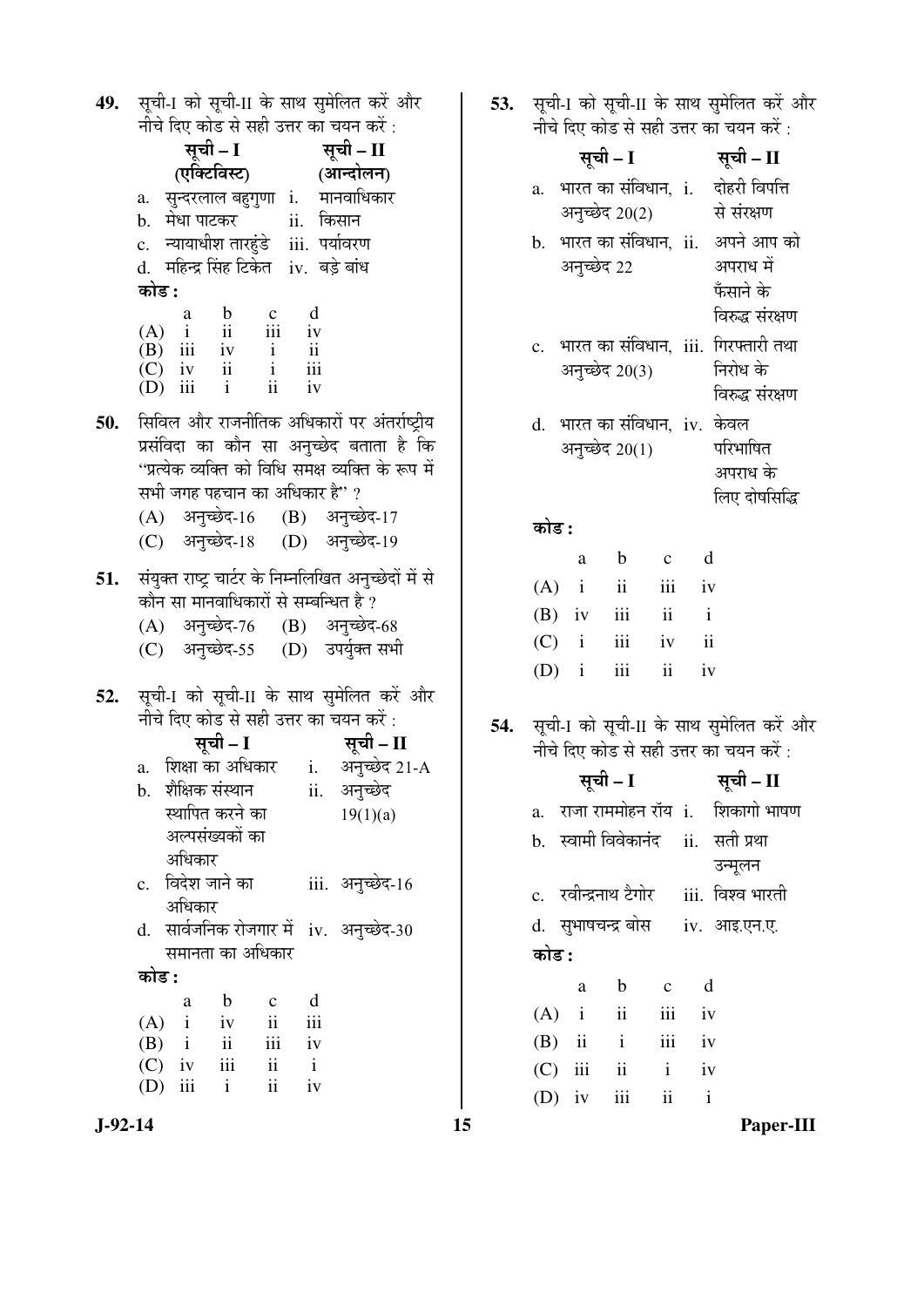**55.** Match List – I with List – II and select the correct answer from the codes given below :

|                                 | List – I       |                  |                | $List-II$           |
|---------------------------------|----------------|------------------|----------------|---------------------|
|                                 |                | a. Constitution, | $\mathbf{i}$ . | Equality            |
|                                 | Article 17     |                  |                | before law          |
|                                 |                | b. Constitution, |                | ii. Abolition<br>οf |
|                                 | Article 22     |                  |                | untouchability      |
|                                 |                | c. Constitution, |                | iii. Right to Life  |
|                                 | Article 14     |                  |                |                     |
| d. Constitution, iv. Protection |                |                  |                |                     |
|                                 | Article 21     |                  |                | against arrest      |
| Codes:                          |                |                  |                |                     |
|                                 | a              | b                | $\mathbf c$    | d                   |
| $(A)$ i                         |                | ii               | iii            | iv                  |
| $(B)$ ii                        |                | $\mathbf{i}$     | iii            | iv                  |
| $(C)$ ii                        |                | iv               | $\mathbf{i}$   | iii                 |
|                                 | $\ddot{\rm n}$ | iv               | iii            | i                   |
|                                 |                |                  |                |                     |

of

**56.** Match List – I with List – II and select the correct answer from the codes given below :

| List $-1$      |              | $List - II$        |
|----------------|--------------|--------------------|
| a. Directive   | $\mathbf{i}$ | Enforceable        |
| Principles     |              | in a Court of      |
|                |              | Law                |
| h Fundamental  |              | ii. Vision of the  |
| Rights         |              | role of the        |
|                |              | State              |
| c. Fundamental |              | iii. Addressed to  |
| Duties         |              | all citizens       |
| d. Preamble    |              | iv. Constitutional |
|                |              | objectives         |
| Codes :        |              |                    |

| a a | b                  | $c \t d$ |  |
|-----|--------------------|----------|--|
|     | $(A)$ ii ii iii iv |          |  |
|     | $(B)$ i ii iii iv  |          |  |
|     | $(C)$ ii i iv iii  |          |  |
|     | $(D)$ i ii iv iii  |          |  |

- **57.** Match List I with List II and select the correct answer from the codes given below : **List – I List – II**  a. Proclamation of National Emergency Article 360 of Constitution b. Suspension of ii. Article 352 of rights under Part – III Constitution c. Enforcements iii. Article 359 of of rights under Part – III Constitution d. Provision for iv. Article 32 of financial emergency **Constitution Codes :**  a b c d  $(A)$  i ii iii iv (B) ii iii iv i
- **58.** Match List I with List II and select the correct answer from the codes given below :

 (C) ii i iii iv (D) ii iii i iv

| $List-I$                   |                     |     | $List - II$             |  |
|----------------------------|---------------------|-----|-------------------------|--|
| a. Rajendra                |                     | i.  | Workers cannot          |  |
| Prasad's                   |                     |     | question                |  |
| case                       |                     |     | privatization of        |  |
|                            |                     |     | companies.              |  |
| b. Balco                   |                     | ii. | Capital                 |  |
| case                       |                     |     | punishment is           |  |
|                            |                     |     | unconstitutional.       |  |
| c. Rudul                   |                     |     | iii. Basic structure of |  |
|                            | Shah case           |     | the Constitution        |  |
|                            |                     |     | can not be              |  |
|                            |                     |     | amended.                |  |
| d. Minerva                 |                     |     | iv. Compensation for    |  |
|                            | Mill case           |     | illegal                 |  |
|                            |                     |     | confinement in          |  |
|                            |                     |     | prison.                 |  |
| <b>Codes:</b>              |                     |     |                         |  |
| a                          | b                   |     | d                       |  |
| $\ddot{\mathbf{i}}$<br>(A) | $\mathbf{i}$        | iii | iv                      |  |
| $(B)$ i                    | $\ddot{\mathbf{i}}$ |     | iii<br>iv               |  |
| $(C)$ ii                   | $\mathbf{i}$        | iv  | iii                     |  |
| $(D)$ iv                   | iii                 | ii  | $\mathbf{i}$            |  |

Paper-III 16 J-92-14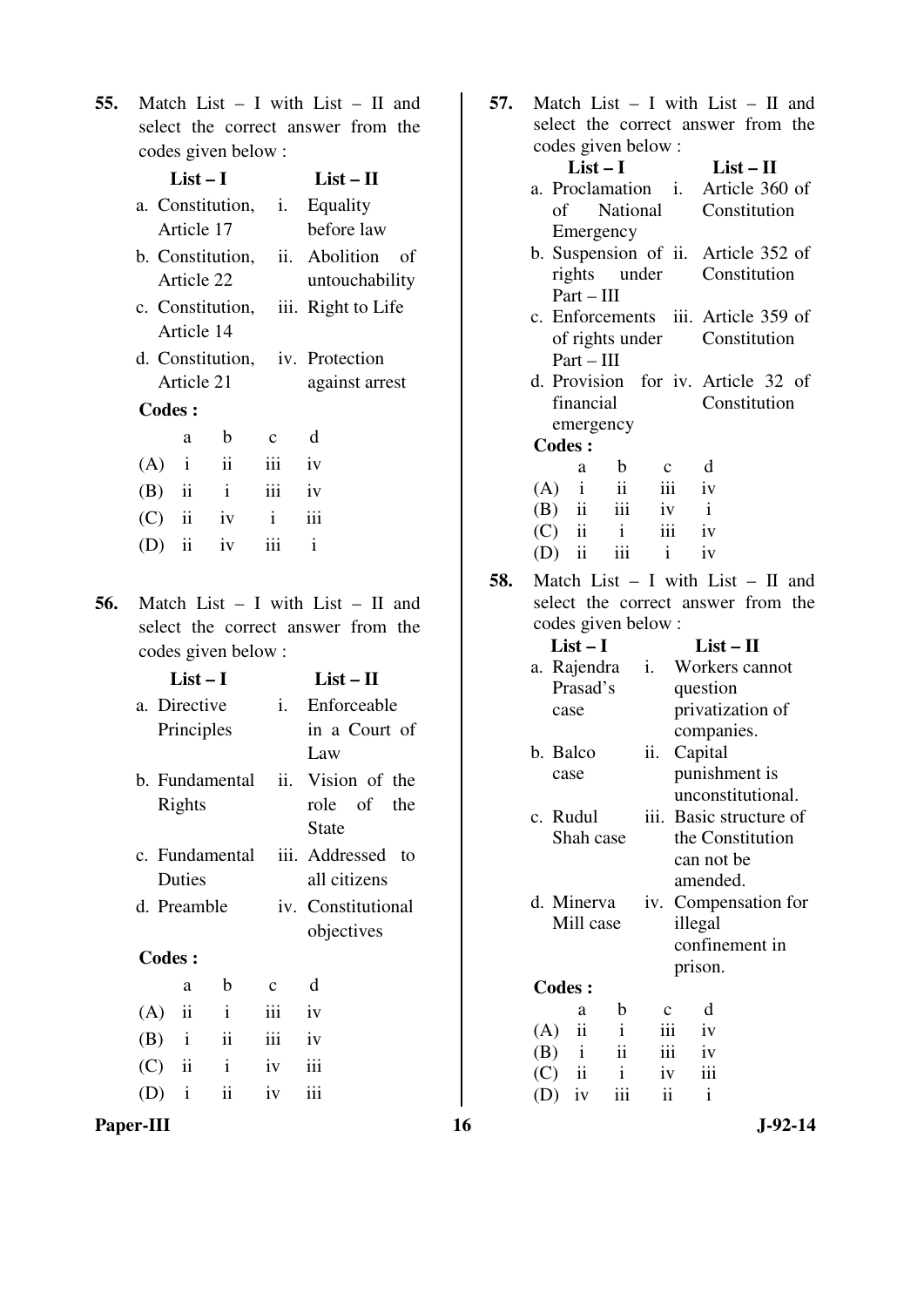| 55. |       |    |              |                                |                          |             | सूची-I को सूची-II के साथ सुमेलित करें और<br>नीचे दिए कोड से सही उत्तर का चयन करें : |
|-----|-------|----|--------------|--------------------------------|--------------------------|-------------|-------------------------------------------------------------------------------------|
|     |       |    | सूची – I     |                                |                          |             | सूची – II                                                                           |
|     |       |    |              |                                |                          |             | a. संविधान, अनुच्छेद- i. विधि समक्ष                                                 |
|     |       | 17 |              |                                |                          |             | समानता                                                                              |
|     |       |    |              |                                |                          |             | b. संविधान, अनुच्छेद- ii.  अस्पृश्यता का                                            |
|     |       | 22 |              |                                |                          |             | उन्मूलन                                                                             |
|     |       |    |              |                                |                          |             | c. संविधान, अनुच्छेद- iii. जीने का                                                  |
|     |       | 14 |              |                                |                          |             | अधिकार                                                                              |
|     |       |    |              |                                |                          |             | d. संविधान, अनुच्छेद- iv. गिरफ्तारी के                                              |
|     |       | 21 |              |                                |                          |             | विरुद्ध संरक्षण                                                                     |
|     | कोड : |    |              |                                |                          |             |                                                                                     |
|     |       |    | a            | b c                            |                          | $\mathbf d$ |                                                                                     |
|     |       |    |              | $(A)$ i ii iii iv              |                          |             |                                                                                     |
|     |       |    |              | $(B)$ ii ii ii iv              |                          |             |                                                                                     |
|     |       |    |              | $(C)$ ii iv i                  |                          | iii         |                                                                                     |
|     |       |    | $(D)$ ii iv  |                                | $\overrightarrow{iii}$ i |             |                                                                                     |
|     |       |    |              |                                |                          |             |                                                                                     |
| 56. |       |    |              |                                |                          |             |                                                                                     |
|     |       |    |              |                                |                          |             | सूची-I को सूची-II के साथ सुमेलित करें और                                            |
|     |       |    |              |                                |                          |             | नीचे दिए कोड से सही उत्तर का चयन करें :                                             |
|     |       |    | सूची – I     |                                |                          |             | सूची – II                                                                           |
|     |       |    |              |                                |                          |             | a. निर्देशक सिद्धान्त <i>i. न्यायालय</i> में                                        |
|     |       |    |              |                                |                          |             | प्रवर्तनीय                                                                          |
|     |       |    |              |                                |                          |             | b.   मौलिक अधिकार     ii.   राज्य की                                                |
|     |       |    |              |                                |                          |             | भूमिका की                                                                           |
|     |       |    |              |                                |                          |             | विजन                                                                                |
|     |       |    |              | c.   मौलिक कर्त्तव्य           |                          |             | iii. सभी नागरिकों                                                                   |
|     |       |    |              |                                |                          |             | को सम्बोधित                                                                         |
|     |       |    | d. उद्देशिका |                                |                          |             | iv. संवैधानिक                                                                       |
|     |       |    |              |                                |                          |             | उद्देश्य                                                                            |
|     | कोड : |    |              |                                |                          |             |                                                                                     |
|     |       |    | a            | b c                            |                          | d           |                                                                                     |
|     | (A)   |    | $\rm ii$     | $\mathbf{i}$                   | iii                      | iv          |                                                                                     |
|     |       |    |              | $(B)$ i ii                     | iii                      | iv          |                                                                                     |
|     |       |    | $(D)$ i      | $(C)$ ii i iv<br>$\mathbf{ii}$ | iv                       | iii<br>iii  |                                                                                     |

**57.** सूची-I को सूची-II के साथ सुमेलित करें और

|     |                |                     |                     |             |              | नीचे दिए कोड से सही उत्तर का चयन करें :                                                                               |
|-----|----------------|---------------------|---------------------|-------------|--------------|-----------------------------------------------------------------------------------------------------------------------|
|     |                |                     | सूची – I            |             |              | सूची – II                                                                                                             |
|     |                |                     |                     |             |              | a. राष्ट्रीय आपातकाल i.  संविधान का                                                                                   |
|     |                |                     |                     |             |              | अनुच्छेद-360<br>को घोषणा                              अनुच्छेद-36<br>b.   भाग-III के                 ii.   संविधान का |
|     |                |                     |                     |             |              |                                                                                                                       |
|     |                |                     |                     |             |              | अन्तर्गत अधिकारों अनुच्छेद-352                                                                                        |
|     |                | का निलम्बन          |                     |             |              |                                                                                                                       |
|     |                |                     |                     |             |              |                                                                                                                       |
|     |                |                     | अन्तर्गत अधिकारों   |             |              | अनुच्छेद-359                                                                                                          |
|     |                | का प्रवर्तन         |                     |             |              |                                                                                                                       |
|     |                |                     |                     |             |              | d. वित्तीय आपातकाल iv. संविधान का                                                                                     |
|     |                |                     |                     |             |              | के लिए प्रावधान अनुच्छेद-32                                                                                           |
|     | कोड :          |                     |                     |             |              |                                                                                                                       |
|     |                | a                   | $\mathbf b$         |             | $c \, d$     |                                                                                                                       |
|     |                |                     | $(A)$ i ii iii iv   |             |              |                                                                                                                       |
|     |                |                     | $(B)$ ii iii iv i   |             |              |                                                                                                                       |
|     |                |                     | $(C)$ ii i          | iii iv      |              |                                                                                                                       |
|     |                |                     | (D) ii iii i iv     |             |              |                                                                                                                       |
| 58. |                |                     |                     |             |              | सूची-1 को सूची-II के साथ सुमेलित करें और                                                                              |
|     |                |                     |                     |             |              | नीचे दिए कोड से सही उत्तर का चयन करें:                                                                                |
|     |                | सूची – I            |                     |             |              | सूची – II                                                                                                             |
|     |                |                     |                     |             |              | a. राजेन्द्र प्रसाद    i.    कम्पनियों के                                                                             |
|     |                | का मामला            |                     |             |              | निजीकरण पर                                                                                                            |
|     |                |                     |                     |             |              | कर्मकार सवाल                                                                                                          |
|     |                |                     |                     |             |              | नहीं उठा सकते                                                                                                         |
|     |                |                     |                     |             | हैं ।        |                                                                                                                       |
|     |                |                     |                     |             |              | b. बाल्को का       ii.   मृत्यु दंड                                                                                   |
|     |                | मामला               |                     |             |              | असंवैधानिक है ।                                                                                                       |
|     | $\mathbf{c}$ . |                     |                     |             |              | रुडोल शाह का   iii.   संविधान की                                                                                      |
|     |                | मामला               |                     |             |              | मूलभूत संरचना                                                                                                         |
|     |                |                     |                     |             |              | संशोधित नहीं की                                                                                                       |
|     |                |                     |                     |             |              | जा सकती है ।                                                                                                          |
|     | d.             |                     | मिनर्वा मिल का  iv. |             |              | कारागार में अवैध                                                                                                      |
|     |                | मामला               |                     |             |              | परिरोध के लिए                                                                                                         |
|     |                |                     |                     |             |              | मुआवजा                                                                                                                |
|     | कोड :          |                     |                     |             |              |                                                                                                                       |
|     |                | а                   | b                   | $\mathbf c$ | d            |                                                                                                                       |
|     | (A)            | $\ddot{\mathbf{i}}$ | $\mathbf{i}$        | iii         | iv           |                                                                                                                       |
|     | (B)            | $\mathbf{i}$        | $\mathbf{ii}$       | iii         | iv           |                                                                                                                       |
|     | $(C)$ ii       |                     | $\mathbf{i}$        | iv          | iii          |                                                                                                                       |
|     | $(D)$ iv       |                     | iii                 | ii          | $\mathbf{i}$ |                                                                                                                       |

**J-92-14 17 Paper-III**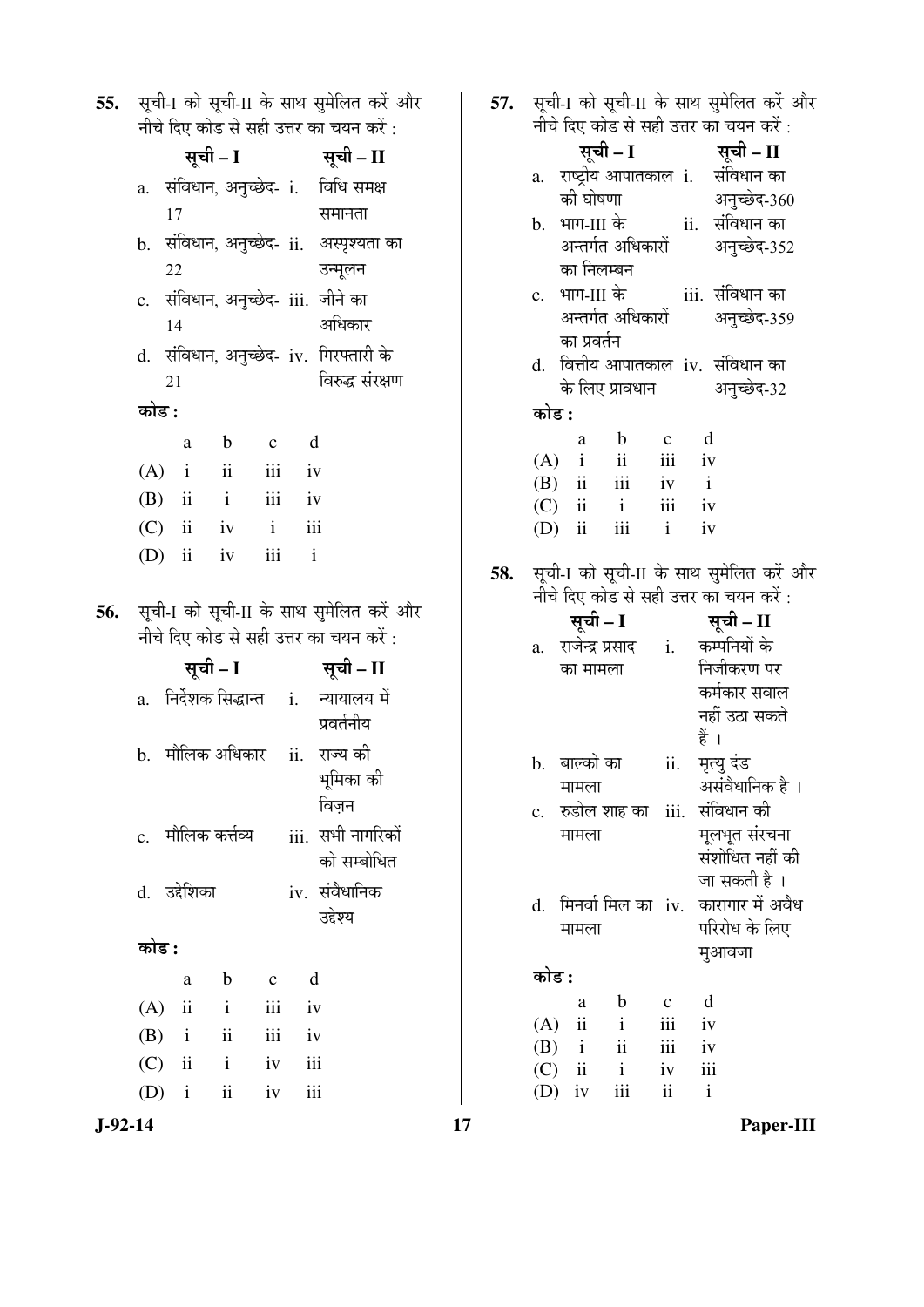| 59. |               |     |                          |              |                                       |                         |      | Match List $- I$ with List $- II$ and |  |
|-----|---------------|-----|--------------------------|--------------|---------------------------------------|-------------------------|------|---------------------------------------|--|
|     |               |     |                          |              |                                       |                         |      | select the correct answer from the    |  |
|     |               |     |                          |              | codes given below:                    |                         |      |                                       |  |
|     |               |     | $List-I$                 |              |                                       |                         |      | $List-II$                             |  |
|     |               |     |                          |              |                                       |                         |      | a. Judicial review i. Kesavanda       |  |
|     |               |     |                          |              | is a basic                            |                         |      | Bharati case                          |  |
|     |               |     |                          |              | feature of the                        |                         |      |                                       |  |
|     |               |     | Constitution.            |              |                                       |                         |      |                                       |  |
|     |               |     |                          |              | b. Free and fair ii. S.R.             |                         |      |                                       |  |
|     |               |     |                          |              | election is a                         |                         |      | <b>Bommai</b>                         |  |
|     |               |     |                          |              | basic feature of                      |                         | case |                                       |  |
|     |               |     | Constitution.            |              |                                       |                         |      |                                       |  |
|     |               |     | c. Balance               |              |                                       |                         |      | iii. Minerva                          |  |
|     |               |     |                          |              | between Part                          |                         |      | Mill's case                           |  |
|     |               |     |                          |              | III and IV is a                       |                         |      |                                       |  |
|     |               |     |                          |              | basic feature of                      |                         |      |                                       |  |
|     |               | the |                          |              |                                       |                         |      |                                       |  |
|     |               |     | Constitution.            |              |                                       |                         |      |                                       |  |
|     |               |     |                          |              | d. Secularism is a <i>iv</i> . Indira |                         |      |                                       |  |
|     |               |     |                          |              | basic feature of                      |                         |      | Gandhi Vs.                            |  |
|     |               | the |                          |              |                                       |                         |      | Raj Narain                            |  |
|     |               |     | Constitution.            |              |                                       |                         | case |                                       |  |
|     | <b>Codes:</b> |     |                          |              |                                       |                         |      |                                       |  |
|     |               |     | a                        | $\mathbf{b}$ |                                       | d                       |      |                                       |  |
|     |               |     | (A) $i$ iv<br>(B) $i$ ii |              | iii                                   | $\overline{\mathbf{u}}$ |      |                                       |  |
|     |               |     |                          |              | iii                                   | iv                      |      |                                       |  |
|     |               |     | $\tilde{C}$ i iv         |              | ii                                    |                         | iii  |                                       |  |

Question – Nos. **60-68** contains two statements one labelled as Assertion (A) and the other as Reason (R). Examine whether the statements are correct and related to each other with the help of the codes given below :

 $(D)$  i iii ii iv

- **60. Assertion (A) :** Rule of law is a basic and essential feature of Indian Constitution.
	- **Reason (R)** : Equality before law and non arbitrariness is<br>provided under the provided Constitution.

 **Codes :**

- (A) Both (A) and (R) are correct<br>and  $(R)$  is the correct and  $(R)$  is the explanation of (A).
- (B) Both (A) and (R) are correct, but (R) is not the correct explanation of (A).
- (C) (A) is correct, but (R) is incorrect.
- (D) (A) is incorrect, but (R) is correct.
- **61. Assertion (A) : Under** Indian Constitution, all authorities, civil and judicial, in the territory of India shall act in aid of the Supreme Court.
	- **Reason (R)** : In India there is no separation of powers between judiciary and executive.

 **Codes :**

- (A) Both (A) and (R) are correct<br>and  $(R)$  is the correct  $(R)$  is the correct explanation of (A).
- (B) Both (A) and (R) are correct, but (R) is not the correct explanation of (A).
- (C) (A) is correct, but (R) is incorrect.
- (D) (A) is incorrect, but (R) is correct.
- **62. Assertion (A) : Under** Indian Constitution every person who is arrested and detained in custody shall be produced before the nearest magistrate within a period of twenty four hours.
	- **Reason (R) :** In a constitutional democracy personal liberty of persons is to be protected.
	- **Codes :**<br>(A) Bo Both  $(A)$  and  $(R)$  are correct and
	- (R) is the correct explanation of (A).
	- (B) Both (A) and (R) are correct, but (R) is not the correct explanation of  $(A)$ .
	- $(C)$  (A) is correct, but  $(R)$  is incorrect.
	- (D) (A) is incorrect, but (R) is correct.
- **63. Assertion (A) :** Directive principles of state policy are not enforceable in a court of law.

**Reason (R)** : Directive principles are only moral obligations.  **Codes :**

- (A) Both (A) and (R) are correct and (R) is the correct explanation of (A).
- (B) Both (A) and (R) are correct, but (R) is not the correct explanation of (A).
- (C) (A) is correct, but (R) is incorrect.
- (D) (A) is incorrect, but (R) is correct.

Paper-III **18** J-92-14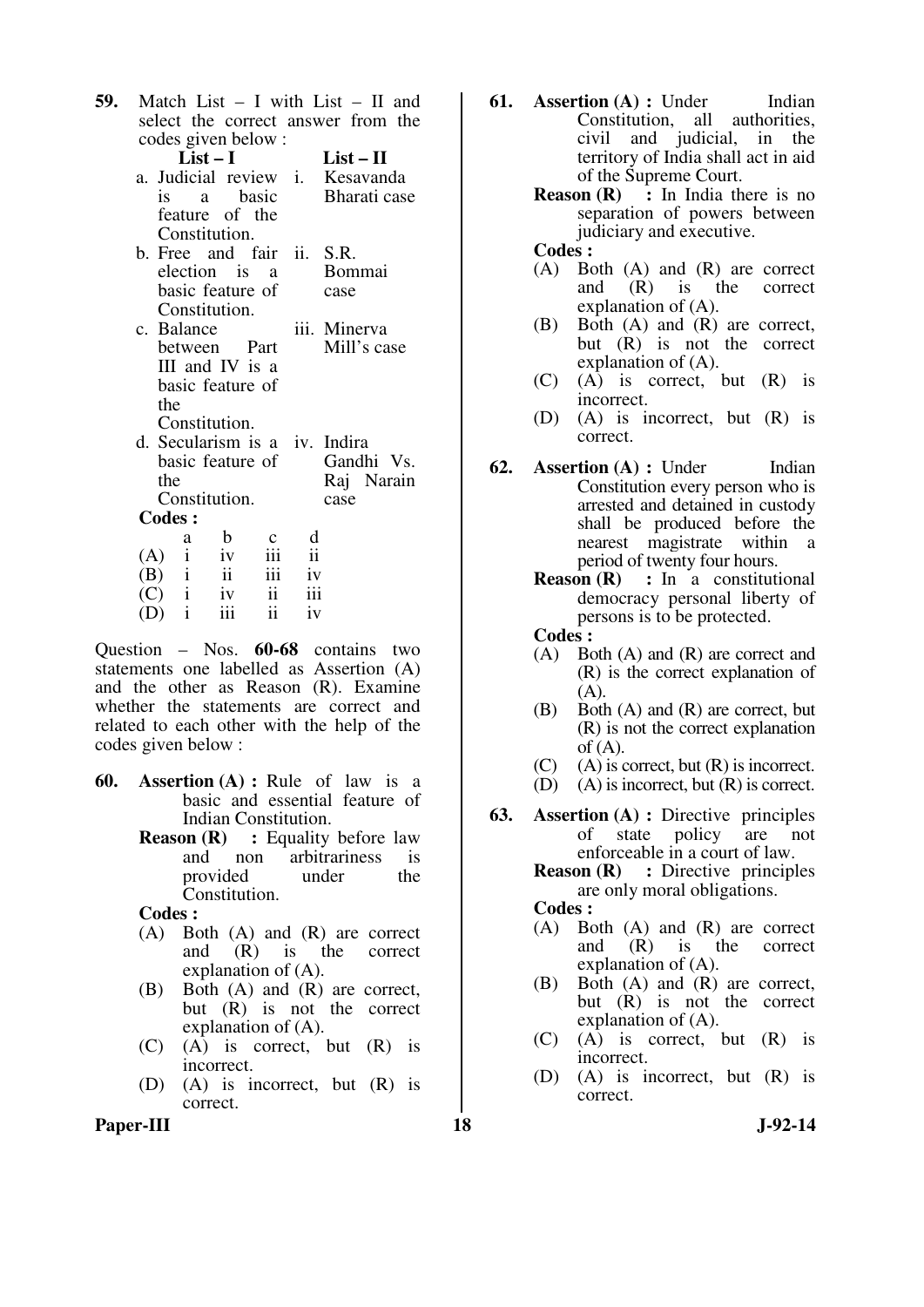| 59. सूची-1 को सूची-II के साथ सुमेलित करें और |
|----------------------------------------------|
| नीचे दिए कोड से सही उत्तर का चयन करें :      |

|       |                    | सूची – I    |                          |                         | सूची – II                                   |
|-------|--------------------|-------------|--------------------------|-------------------------|---------------------------------------------|
|       |                    |             |                          |                         | a.  संविधान की मूलभूत   i.   केसवान्द       |
|       | विशेषता न्यायिक    |             |                          |                         | भारती केस                                   |
|       | पुनार्वलोकन है ।   |             |                          |                         |                                             |
|       |                    |             |                          |                         | b.   संविधान की मूलभूत     ii.   एस.आर.     |
|       |                    |             |                          |                         | विशेषता स्वतंत्र एवं         बोम्माय केस    |
|       |                    |             | न्यायसंगत चुनाव है ।     |                         |                                             |
|       |                    |             |                          |                         | c.   संविधान की मूलभूत    iii.  मिनर्वा मिल |
|       |                    |             |                          |                         | विशेषता भाग-III और का केस                   |
|       | IV के बीच संतुलन   |             |                          |                         |                                             |
|       | हैं ।              |             |                          |                         |                                             |
|       | d. धर्म निरपेक्षता |             |                          |                         | iv. इंदिरा गांधी                            |
|       | संविधान की मूलभूत  |             |                          |                         | बनाम राज                                    |
|       | विशेषता है ।       |             |                          |                         | नारायण केस                                  |
| कोड : |                    |             |                          |                         |                                             |
|       | a                  | $\mathbf b$ | $\mathbf{c}$             | d                       |                                             |
|       | $(A)$ i iv         |             | iii                      | $\overline{\mathbf{u}}$ |                                             |
|       | $(B)$ i ii         |             | iii iv                   |                         |                                             |
|       | $(C)$ i iv         |             | $\overline{\mathbf{ii}}$ | iii                     |                                             |

 $(D)$  i iii ii iv

प्रश्न संख्या 60-68 में दो कथन दिये गए हैं. एक को अभिकथन  $(A)$  और दुसरे को कारण  $(R)$  का नाम दिया गया है । इसको परखें कि क्या यह कथन सही है ओर एक दसरे से सम्बन्धित है और नीचे दिये गये कटों की सहायता से अपने उत्तर का चयन करें $\cdot$ 

- **60. अभिकथन (A) :** विधि का नियम भारतीय संविधान की मुलभुत तथा अनिवार्य विशेषता है।
	- **कारण (R) :** संविधान के अन्तर्गत विधि समक्ष समानता तथा अस्वेच्छाचारिता का प्रावधान किया गया है ।

कोड $\cdot$ 

- $(A)$   $(A)$  और  $(R)$  दोनों सही हैं और  $(R)$ ,  $(A)$  की सही व्याख्या है ।
- $(B)$   $(A)$  और  $(R)$  दोनों सही हैं परन्तु  $(R)$ ,  $(A)$  की सही व्याख्या नहीं है ।
- (C)  $(A)$  सही है, परन्तु (R) गलत है।
- (D)  $(A)$  गलत है, परन्तु (R) सही है ।
- - **62. अभिकथन (A) :** भारतीय संविधान के अन्तर्गत. प्रत्येक वो व्यक्ति जो गिरफ्तार किया गया और हिरासत में रखा गया है उसे चौबीस घंटों की अवधि के अन्दर समीपी मेजिस्टेट के पास पेश किया जाएगा ।

**61. अभिकथन (A) :** भारतीय संविधान के

अलगाव नहीं है ।

 $(A)$   $(A)$  और  $(R)$  दोनों सही हैं और  $(R)$ ,

 $(B)$   $(A)$  और  $(R)$  दोनों सही हैं परन्त  $(R)$ .  $(A)$  की सही व्याख्या नहीं है । (C)  $(A)$  सही है, परन्तु (R) गलत है। (D)  $(A)$  गलत है, परन्तु (R) सही है ।

 $(A)$  की सही व्याख्या है ।

अन्तर्गत, भारत के क्षेत्र में सिविल तथा <u>न्यायिक सभी प्राधिकरण सर्वोच्च</u> च्यायालय की सहायतार्थ कार्य करेंगे । **कारण (R) :** भारत में न्यायपालिका तथा कार्यपालिका के बीच अधिकारों का

**कारण (R) :** संवैधानिक लोकतंत्र में, व्यक्तियों की वैयक्तिक स्वतंत्रता की संरक्षा करनी पडती है ।

कोड :

कोड $\cdot$ 

- $(A)$   $(A)$  और  $(R)$  दोनों सही हैं और  $(R)$ ,  $(A)$  की सही व्याख्या है ।
- $(B)$   $(A)$  और  $(R)$  दोनों सही हैं परन्तु  $(R)$ ,  $(A)$  की सही व्याख्या नहीं है ।
- (C)  $(A)$  सही है, परन्तु (R) गलत है।
- (D) (A) गलत है, परन्तु (R) सही है ।
- 63. अभिकथन (A) : राज्य के नीतिगत निर्देशक सिद्धान्त न्यायालय में प्रवर्तनीय नहीं हैं । **कारण (R) :** निर्देशक सिद्धान्त केवल नैतिक

बाध्यताएँ हैं ।

कोड़ $\cdot$ 

- (A)  $(A)$  और  $(R)$  दोनों सही हैं और  $(R)$ ,  $(A)$  की सही व्याख्या है ।
- $(B)$   $(A)$  और  $(R)$  दोनों सही हैं परन्तु  $(R)$ ,  $(A)$  की सही व्याख्या नहीं है ।
- (C)  $(A)$  सही है, परन्तु (R) गलत है।
- (D)  $(A)$  गलत है, परन्तु (R) सही है ।

**J-92-14 19 Paper-III**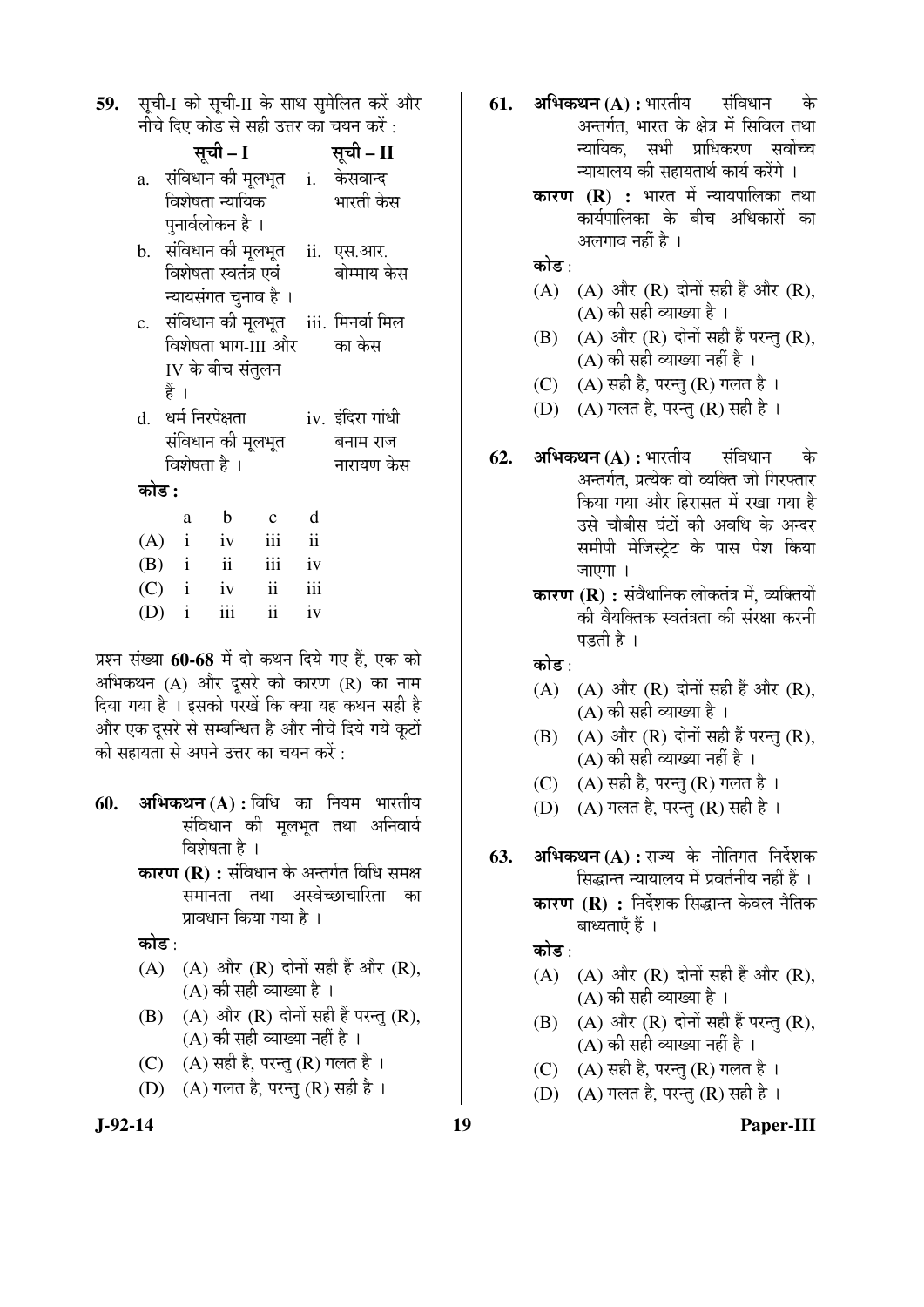- **64. Assertion (A) :** Atrocities against women are on the increase in India.
	- **Reason (R) : Police force alone can** not protect women unless the societal attitude changes.
	- **Codes :**
	- (A) Both (A) and (R) are correct and (R) is the correct explanation of (A).
	- (B) Both (A) and (R) are correct, but (R) is not the correct explanation of  $(A)$ .
	- $(C)$  (A) is correct, but  $(R)$  is incorrect.
	- (D) (A) is incorrect, but (R) is correct.
- **65. Assertion (A) :** The U.N. General Assembly has power to authorise UN peace-keeping operations.
	- **Reason (R)** : The U.N. General Assembly represents the entire membership of the United Nations.
	- **Codes :**
	- (A) Both (A) and (R) are correct and (R) is the correct explanation of  $(A)$ .
	- (B) Both (A) and (R) are correct, but (R) is not the correct explanation  $of (A).$
	- $(C)$  (A) is correct, but  $(R)$  is incorrect.
	- (D) (A) is incorrect, but (R) is correct.
- **66. Assertion (A) :** International Court of Justice does not have any compulsory jurisdiction over all international disputes between states.
	- **Reason (R)** : States enjoy sovereignty in international relations.

 **Codes :**

- $(A)$  Both  $(A)$  and  $(R)$  are correct and  $(R)$ is the correct explanation of (A).
- (B) Both (A) and (R) are correct, but (R) is not the correct explanation of  $(A)$ .
- (C) (A) is correct, but (R) is incorrect.
- (D) (A) is incorrect, but (R) is correct.
- **67. Assertion (A) :** The Declaration on the Right to development provides that the objectives of development must be determined by people themselves and that their benefits must be equally distributed.<br> **on**  $(\mathbf{R})$  : The objective
	- **Reason (R)** : The objective of economic activity is no longer seared towards growth and profit but towards the attainment of human and social objectives through the improvement of the social, economic, political and cultural well being of individual, groups and peoples.
		-
	- **Codes :**<br>(A) Bo Both  $(A)$  and  $(R)$  are correct<br>and  $(R)$  is the correct  $(R)$  is the explanation of (A).
	- (B) Both (A) and (R) are correct, but (R) is not the correct explanation of (A).
	- (C) (A) is true, but  $(R)$  is false.<br>(D) (A) is false, but  $(R)$  is true.
	- $(A)$  is false, but  $(R)$  is true.
- **68. Assertion (A) :** Maoists are mobilising tribals for armed struggle against the state for protection of their land.<br> **on** (**R**) : Maoism is
	- **Reason (R)** : Maoism is an ideology for the welfare of Tribals.
	- **Codes :**
	- $(A)$  Both  $(A)$  and  $(R)$  are true and  $(R)$ is the correct explanation of (A).
	- (B) Both  $(A)$  and  $(R)$  are true, but  $(R)$ is not the correct explanation of (A).
	- (C) (A) is true, but (R) is false.<br>(D) (A) is false, but (R) is true.
	- $(A)$  is false, but  $(R)$  is true.
- **69.** The convention against torture and other cruel, inhuman or degrading treatment or punishment was adopted by General Assembly of United Nations on
	- (A)  $10^{th}$  December, 1948
	- (B)  $10^{th}$  December, 1984<br>(C)  $10^{th}$  December, 1974
	- $\begin{array}{ll} (C) & 10^{\text{th}} \text{ October}, 1974 \\ (D) & 10^{\text{th}} \text{ September}, 193 \end{array}$  $10<sup>th</sup>$  September, 1988
	-
- **70.** Which Article of the Indigenous and Tribal Peoples Convention, 1989 deals with the subject that adequate penalties shall be established by Law for unauthorized intrusion upon, or use of, the lands of the peoples concerned and governments shall take measures to prevent such offences ?<br>(A) Article 18 (B)
	- (A) Article 18 (B) Article 10 (C) Article 19 (D) Article 31
- Paper-III 20 J-92-14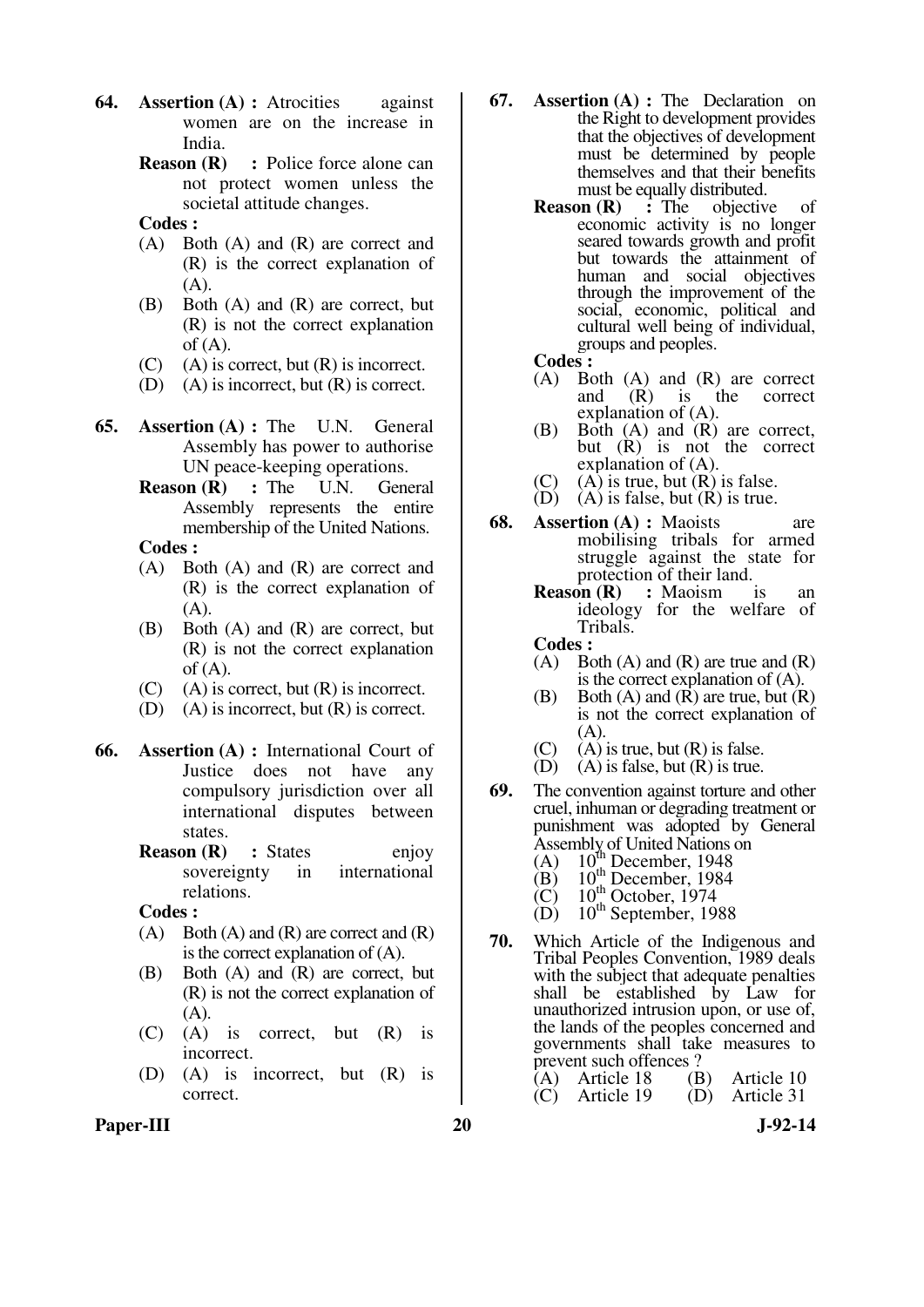64. **अभिकथन (A) :** भारत में महिलाओं पर अत्याचार बढ रहे हैं ।

- **कारण (R) :** अकेले पुलिस बल महिलाओं की सुरक्षा नहीं कर सकता है जब तक कि समाज का रवैइया नहीं बदलता है ।
- कोड $:$
- (A)  $(A)$  और  $(R)$  दोनों सही हैं और  $(R)$ ,  $(A)$  की सही व्याख्या है।
- $(B)$   $(A)$  और  $(R)$  दोनों सही हैं परन्तु  $(R)$ ,  $(A)$  की सही व्याख्या नहीं है ।
- (C)  $(A)$  सही है, परन्तु (R) गलत है ।
- (D)  $(A)$  गलत है, परन्तु (R) सही है ।
- **65. अभिकथन (A) :** यू.एन. महासभा यू.एन. शांति व्यवस्था प्रवर्तनों को अधिकृत करने की शक्ति रखती है ।
	- **कारण (R) :** यू.एन. महासभा संयुक्त राष्ट्र के समस्त सदस्यों का प्रतिनिधित्व करती है ।
	- $(A)$   $(A)$  और  $(R)$  दोनों सही हैं और  $(R)$ , (A) की सही व्याख्या है ।
	- $(B)$   $(A)$  और  $(R)$  दोनों सही हैं परन्तु  $(R)$ ,  $(A)$  की सही व्याख्या नहीं है ।
	- (C)  $(A)$  सही है, परन्तु (R) गलत है ।
	- (D)  $(A)$  गलत है, परन्तु (R) सही है।
- **66. अभिकथन (A) :** अंतर्राष्ट्रीय न्यायालय पास. राज्यों के बीच सभी अन्तर्राष्टीय विवादों पर कोई अनिवार्य अधिकारिता नहीं है ।
	- **कारण (R) :** राज्यों को अन्तर्राष्ट्रीय सम्बन्धों में प्रभुता प्राप्त रहती है ।

कोड $\cdot$ 

- (A)  $(A)$  और  $(R)$  दोनों सही हैं और  $(R)$ ,  $(A)$  की सही व्याख्या है ।
- $(B)$   $(A)$  और  $(R)$  दोनों सही हैं परन्तु (R),  $(A)$  की सही व्याख्या नहीं है)।
- (C)  $(A)$  सही है, परन्तु (R) गलत है।
- (D)  $(A)$  गलत है, परन्तु (R) सही है ।
- 
- **67. अभिकथन (A) :** विकास के अधिकार पर 'घोषणा यह प्रावधान करती है कि विकास के उद्देश्य स्वयं लोगों के द्वारा निर्धारित किए जाने चाहिए और उसके लाभ समान रूप से वितरित किए जाने चाहिए ।
	- **कारण (R) :** आर्थिक गतिविधि का उद्देश्य संवृद्धि तथा लाभ की ओर नहीं है बल्कि व्यक्तियों, समूहों और सांस्कृतिक कुशल क्षेम के सुधार द्वारा मानवीय एवं सामाजिक उद्देश्यों को प्राप्त करने की ओर है ।

कोड $\cdot$ 

- $(A)$   $(A)$  और  $(R)$  दोनों सही हैं और  $(R)$ ,  $(A)$  की सही व्याख्या है ।
- $(B)$   $(A)$  और  $(R)$  दोनों सही हैं परन्तु  $(R)$ ,  $(A)$  की सही व्याख्या नहीं है ।
- $(C)$   $(A)$  सत्य है, परन्तु  $(R)$  असत्य है ।
- $(D)$   $(A)$  असत्य है, परन्तु  $(R)$  सत्य है ।
- 68. **अभिकथन (A) :** माओवादी अपनी भमि की सुरक्षा हेतु राज्य के विरुद्ध सशस्त्र लड़ाई के लिए जनजाति के लोगों को एकजुट कर रहे हैं ।

**कारण (R) :** माओवाद जनजाति के लोगों के कल्याण की विचारधारा है $\perp$ 

- कोड $\cdot$
- $(A)$   $(A)$  और  $(R)$  दोनों सत्य हैं और  $(R)$ , (A) की सही व्याख्या है ।
- $(B)$   $(A)$  और  $(R)$  दोनों सत्य हैं परन्त  $(R)$ , (A) की सही व्याख्या नहीं है ।
- $(C)$   $(A)$  सत्य है, परन्तु  $(R)$  असत्य है।
- $(D)$   $(A)$  असत्य है, परन्तु  $(R)$  सत्य है।
- **69.** यातना एवं अन्य क्रूर, अमानवीय अथवा तिरस्कारपूर्ण व्यवहार या दंड विरुद्ध अभिसमय संयुक्त राष्ट्र की महासभा द्वारा कब अंगीकृत किया गया था ?
	- (A) 10 दिसम्बर, 1948
	- (B) 10 दिसम्बर, 1984
	- (C) 10 अक्टूबर, 1974
	- (D) 10 सितम्बर, 1988
- 70. देशीय एवं जनजातीय जन अभिसमय, 1989 का कौन सा अनुच्छेद इस विषय से सम्बन्धित है कि अनाधिकृत अतिक्रमण या सम्बन्धित लोगों की भुमियों के उपयोग के लिए विधि द्वारा पर्याप्त जुर्माना निर्धारित किया जाएगा और ऐसे अपराधों को रोकने के लिए सरकारें उपाय करेंगी ?

| (A) अनुच्छेद-18 (B) अनुच्छेद-10 |                 |
|---------------------------------|-----------------|
| (C) अनुच्छेद-19                 | (D) अनुच्छेद-31 |

**J-92-14 21 Paper-III**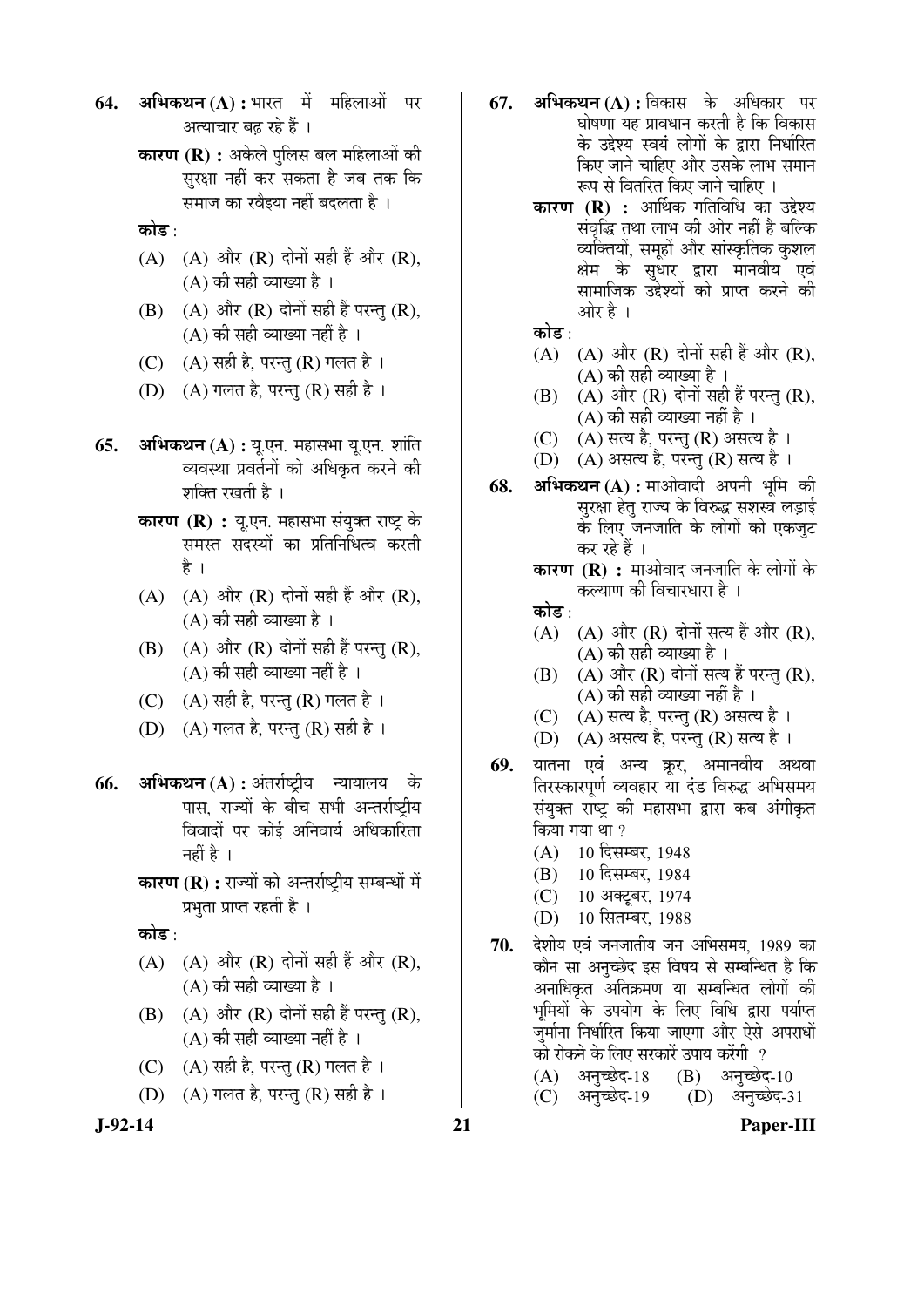Read the passage given below and answer the questions that follow, based on your understanding of the passage : (Question Nos. **71**-**75**)

 At every stage of history, voices of protest against oppression have been heard; in every age, visions of human liberation have also been eclipsed. As we moved toward modern times, these voices and visions have been translated into programs of social action, and at times incorporated into the constitutions of states.

 Yet conflicts, wars and despotic regimes have periodically crushed the very foundations of rights acquired across the centuries, or replaced old conceptions with new approaches to rights. The aftermaths of the world wars and more recently of the cold war witnessed new hopes for the advancement of historically competing visions of rights. From the growing prominence of groups like Amnesty International, forums like the International Women's Conference, and debates over such issues as humanitarian intervention, it is evident that human rights will play a critical role in this new era of world politics.

 Yet post-cold war era upheavals also demonstrate how divided we remain over what constitutes basic human rights. One important division – highlighted in growing fundamentalist challenges to Western institutions – is between religious and secular views of rights. Thus, some religious leaders claim that their respective holy scriptures contain the fundamental universal principles of morality and duties for guiding all human interaction. Against such beliefs, liberals and socialists have maintained that the concept of human rights is secular by definition and should not be subject to claims based on divine revelation.

 Liberals and socialists, however, also remain deeply divided over the nature of human rights. Liberals place great emphasis on private property rights, equality before the law and political liberty. Socialists (or progressive thinkers) stress economic equality as a precondition for political freedom and legal equity. To

further complicate that debate, prevailing interpretations of liberalism and socialism have been challenged by movements complaining of exclusion from their respective universal rights agendas. Such appeals by women, gays and ethnic groups, however are justified largely by arguments drawn from the liberal and socialist human rights traditions.

- **71.** Protest against oppression is
	- (A) An ancient phenomena.
		- (B) A phenomena that has emerged in the modern age.
		- (C) a non-existent phenomena.
		- (D) exercised only if allowed by the State.
- **72.** In modern times dissent has been considered as<br> $(A)$  a legiti
	- a legitimate action by some states.
	- (B) an illegitimate action everywhere.
	- (C) a state-sponsored action.<br>(D) socially irrelevant action
	- socially irrelevant action.
- **73.** Division with regard to understanding of Human Rights has<br>(A) never been there.
	- (A) never been there.<br>(B) eclipsed after two
	- eclipsed after two world wars.
	- (C) eclipsed after the end of cold war.
	- (D) always been there and continued.
- **74.** For Socialist Thinkers
	- (A) Economic equality is as important as legal equality.
	- (B) Economic equality is more important than legal equality.
	- (C) There can not be economic without political freedom.
	- (D) Human Rights is based on divine revelation.
- **75.** New Social Movements challenge
	- (A) only liberal interpretation of Human Rights.
	- (B) only socialist interpretation of Human Rights.
	- (C) both socialist and liberal interpretation of Human Rights.
	- (D) no vision of Rights.

#### Paper-III 3-92-14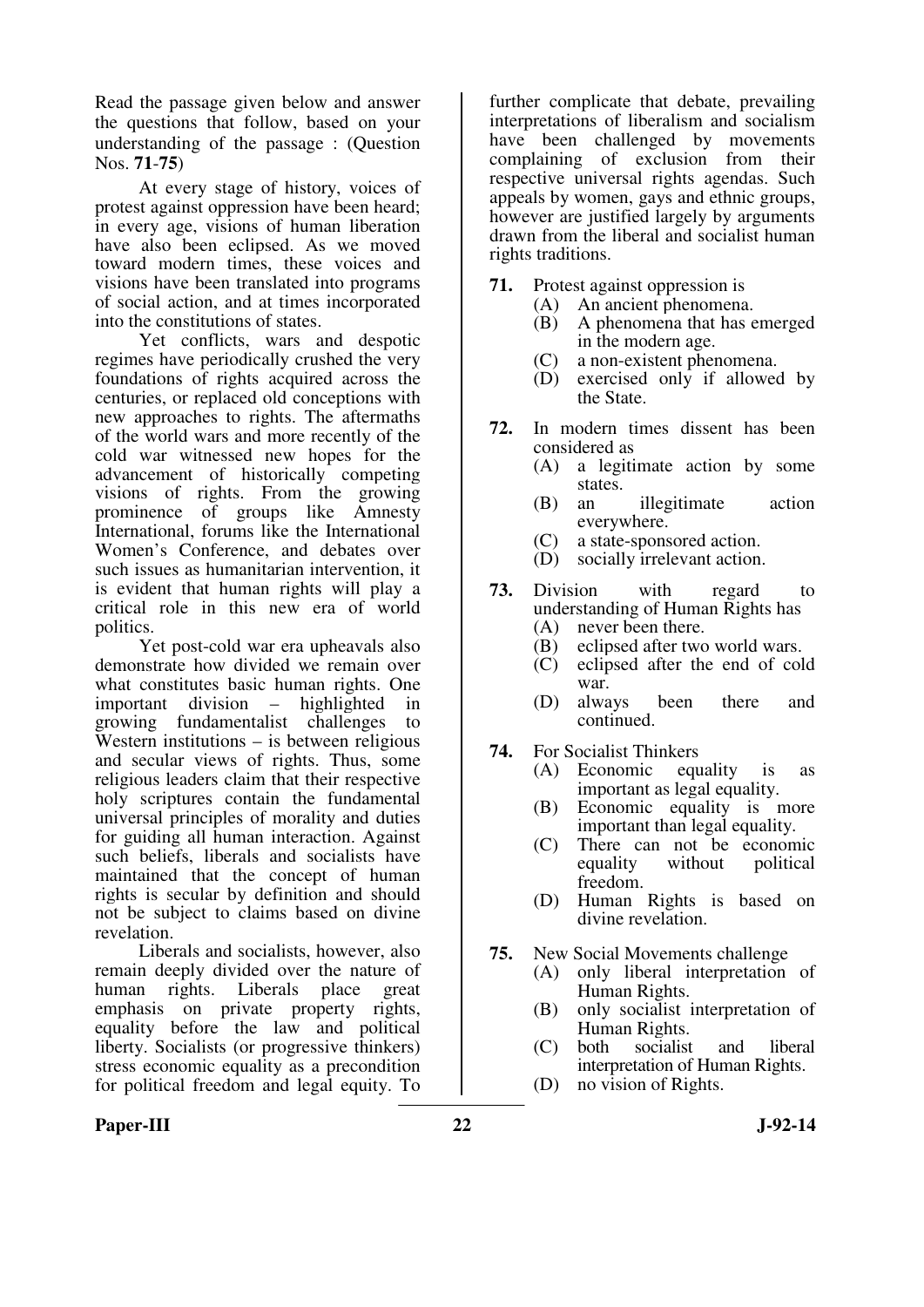निम्नलिखित गद्य को पढ़िए और नीचे दिए गए प्रश्नों (प्र. सं. **71-75**) के उत्तर गद्य की अपनी समझ के आधार पर दीजिए :  $\,$ 

इतिहास की प्रत्येक अवस्था में, अत्याचार के विरुद्ध विद्रोह की आवाजें सुनी गई हैं; प्रत्येक युग में, मानव स्वतंत्रता की विज़न भी प्रच्छन्न की गई हैं । जब हम आधनिक युग की ओर बढ़ते हैं, यह आवाजें और आयुरायर युरा ग्या आठ नुहुल हुँ, स्टेल आयुरा लेखें<br>विजन सामाजिक कार्यवाही के कार्यक्रमों में रूपान्तुरित् हो जाती हैं. और कभी-कभी राज्यों के संविधानों में समेकित हो जाती हैं ।

फिर भी संघर्षों, युद्धों और निरंकुश साम्राज्यों ने बीच-बीच में. शताब्दियों से अर्जित अधिकारों की नीवों को ही कुचल डाला है. या पुराने संप्रत्ययों को अधिकारों के नवीन उपागमों से प्रतिस्थापित कर दिया है । विश्व युद्ध और अधिक हाल ही में शीत युद्ध के बाद की स्थिति में, अधिकारों के ऐतिहासिक रूप से प्रतिस्पर्धात्मक विजन के विकास के लिए नई आशाएँ देखने को मिली हैं । ऐमनेस्टी इंटरनेशनल जैसे समूहों, इंटरनेशनल वृमेन'स कॉन्फ्रेंस जैसे मंच और मानवतावादी हस्तक्षेपों जैसे मुद्दों पर बहस की बढ़ती महत्ता से यह सुव्यक्त होता है कि विश्व राजनीति के इस नवीन युग में मानवाधिकार अत्यन्त `महत्वपूर्ण भूमिका अदा करेंगे ।

फिर भी उत्तर-शीत युद्ध काल के उतार-चढ़ाव यह भी प्रदर्शित करते हैं कि मृलभृत मानवाधिकारों में क्या समाविष्ट है, इस पर हम कितना बँटे हुए हैं । एक महत्त्वपूर्ण विरोध जो पश्चिमी संस्थाओं के प्रति बढ़ती हुई रुढ़िवादी चुनौतियों में उजागर होता है वो अधिकारों के धार्मिक और धर्म निरपेक्ष विचारों के बीच हैं । अत: कुछ धार्मिक नेता दावा करते हैं कि उनके अपने-अपने पावन ग्रंथों में नैतिकता और कर्त्तव्यों के मूलभूत सार्वभौमिक सिद्धान्त हैं जो समस्त मानव अंत:क्रिया का मार्गदर्शन करते हैं । ऐसी धारणाओं के विरुद्ध. उदारवादी तथा समाजवादी चिन्तकों का मानना है कि मानवाधिकारों का संप्रत्यय परिभाषा से धर्म निरपेक्ष है और दिव्य अभिव्यक्ति पर आधारित दावों के अधीन नहीं होने चाहिए ।

तथापि, उदारवादी तथा समाजवादी, मानवाधिकारों की प्रकृति पर भी गहन रूप से बँटे हुए हैं । उदारवादी निजी सम्पत्ति अधिकारों, विधि समक्ष समानता तथा राजनीतिक स्वतंत्रता पर बृहद जोर देते हैं । समाजवादी (प्रगतिवादी चिन्तक), राजनीतिक स्वतंत्रता और विधिक समता के लिए पूर्वशर्त के रूप में आर्थिक समानता पर जोर देते हैं । इस बहस को और ज्यादा जटिल बनाने के लिए, उदारवाद तथा समाजवाद की प्रचलित व्याख्याओं को उन आन्दोलनों के द्वारा चुनौती दी गई है जो अपने-अपने सार्वभौमिक अधिकारों की कार्यसूची से अपवर्जन

की शिकायत करते हैं । तथापि, महिलाओं, समलैंगिक और नस्ली समूहों द्वारा ऐसी अपील (या पुनरावेदन) न्यायसंगत ठहराइ जाती है । मुख्यत: उदारवादी तथा समाजवादी मानवाधिकार परम्पराओं से निकाले तर्कों द्वारा च्यायसंगत ठहराइ जाती है ।

- **71.** दमन के विरुद्ध विद्रोह
	- $(A)$  प्राचीन परिघटना है।
	- (B) परिघटना जो आधुनिक युग में उभरी है।
	- (C) गैर मौजद परिघटना है।
	- (D) राज्य की अनुमति होने पर ही किया जाता है ।
- 72. आधनिक समय में. आपसी मतभेद को निम्नलिखित समझा जाता है:
	- $(A)$  कुछ राज्यों द्वारा वैध कार्यवाही
	- $(B)$  सब जगह अवैध कार्यवाही
	- $(C)$  राज्य-प्रायोजित कार्यवाही
	- (D) सामाजिक रूप से अप्रासंगिक कार्यवाही
- **73.** मानवाधिकारों की समझ के सम्बन्ध में आपसी मतभेद
	- $(A)$  कभी भी नहीं थे।
	- (B) हितीय विश्व युद्ध के बाद छिप गए ।
	- (C) शीत युद्ध के बीच छिप गए ।
	- (D) हमेशा वहाँ रहे और जारी हैं ।
- **74.** समाजवादी चिन्तकों के लिए
	- $(A)$  । आर्थिक समानता उतनी ही महत्त्वपर्ण है जितनी कि विधिक समानता
	- $(B)$  विधिक समानता की तुलना में आर्थिक समानता ज्यादा महत्त्वपर्ण है ।
	- $(C)$  राजनीतिक स्वतंत्रता के बगैर आर्थिक समानता नहीं हो सकती है ।
	- (D) मानवाधिकार दिव्य अभिव्यक्ति पर आधारित है ।
- **75.** नवीन सामाजिक आन्दोलन निम्नलिखित को चनौति देते हैं :
	- (A) मानवाधिकारों की केवल उदार व्याख्या को
	- (B) मानवाधिकारों की केवल समाजवादी व्याख्या को
	- (C) मानवाधिकारों की समाजवादी तथा उदार दोनों व्याख्याओं को
	- (D) अधिकारों के किसी दृष्टिकोण को नहीं